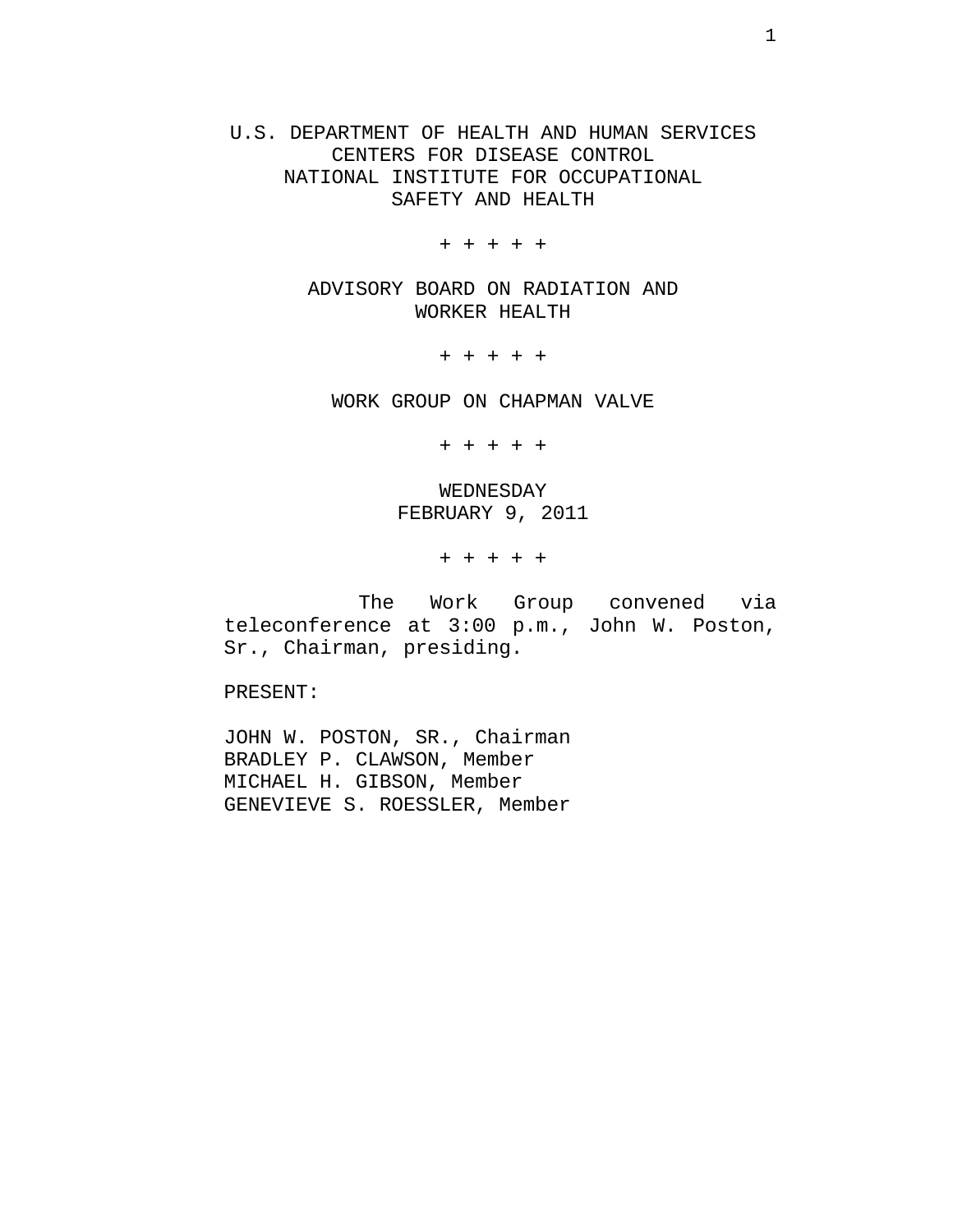ALSO PRESENT:

TED KATZ, Designated Federal Official NANCY ADAMS, NIOSH Contractor JENNY LIN, HHS JOHN MAURO, SC&A JIM NETON, DCAS MARK ROLFES, DCAS LAVON RUTHERFORD, DCAS WILLIAM THURBER, SC&A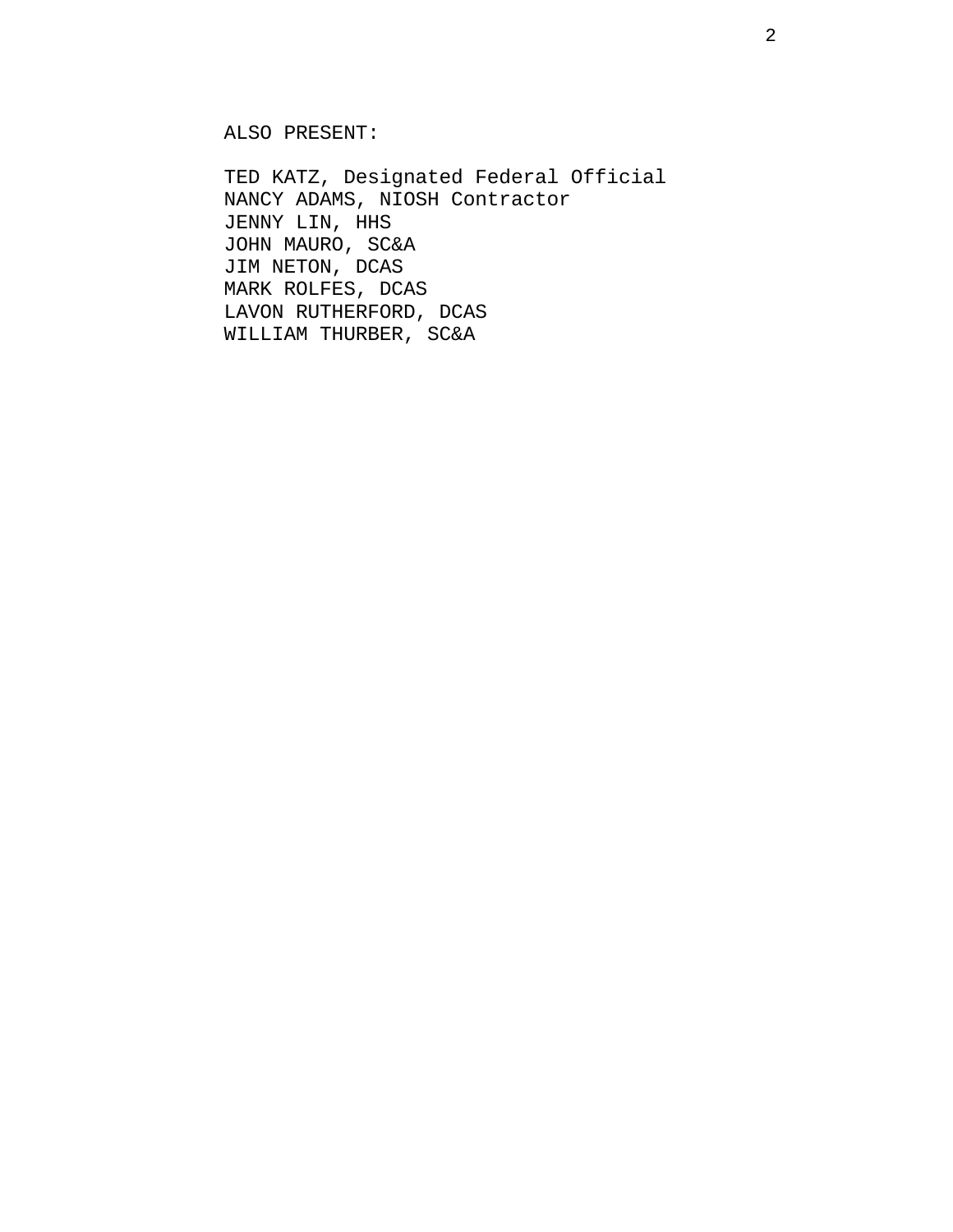1 P R O C E E D I N G S 2 (3:06 p.m.) 3 MR. KATZ: Let's begin with, first 4 of all, this is the Advisory Board on 5 Radiation and Worker Health. This is the 6 Chapman Valve Work Group. And we will begin 7 with roll call, since we're talking a site-8 specific. Please speak to conflict of 9 interest, as well, and we'll begin with Board 10 Members, with the Chair. 11 CHAIRMAN POSTON: John Poston, no 12 conflict. 13 MEMBER CLAWSON: Brad Clawson, 14 Work Group Member, no conflict. 15 MEMBER ROESSLER: Gen Roessler, 16 Work Group Member, no conflict. 17 MEMBER GIBSON: Mike Gibson, Work 18 Group Member, no conflict. 19 MR. KATZ: Okay, and no Mark 20 Griffon at this time. Okay. How about NIOSH-21 ORAU Team? 22 DR. NETON: Yes, this is Jim 23 Neton, NIOSH, no conflict.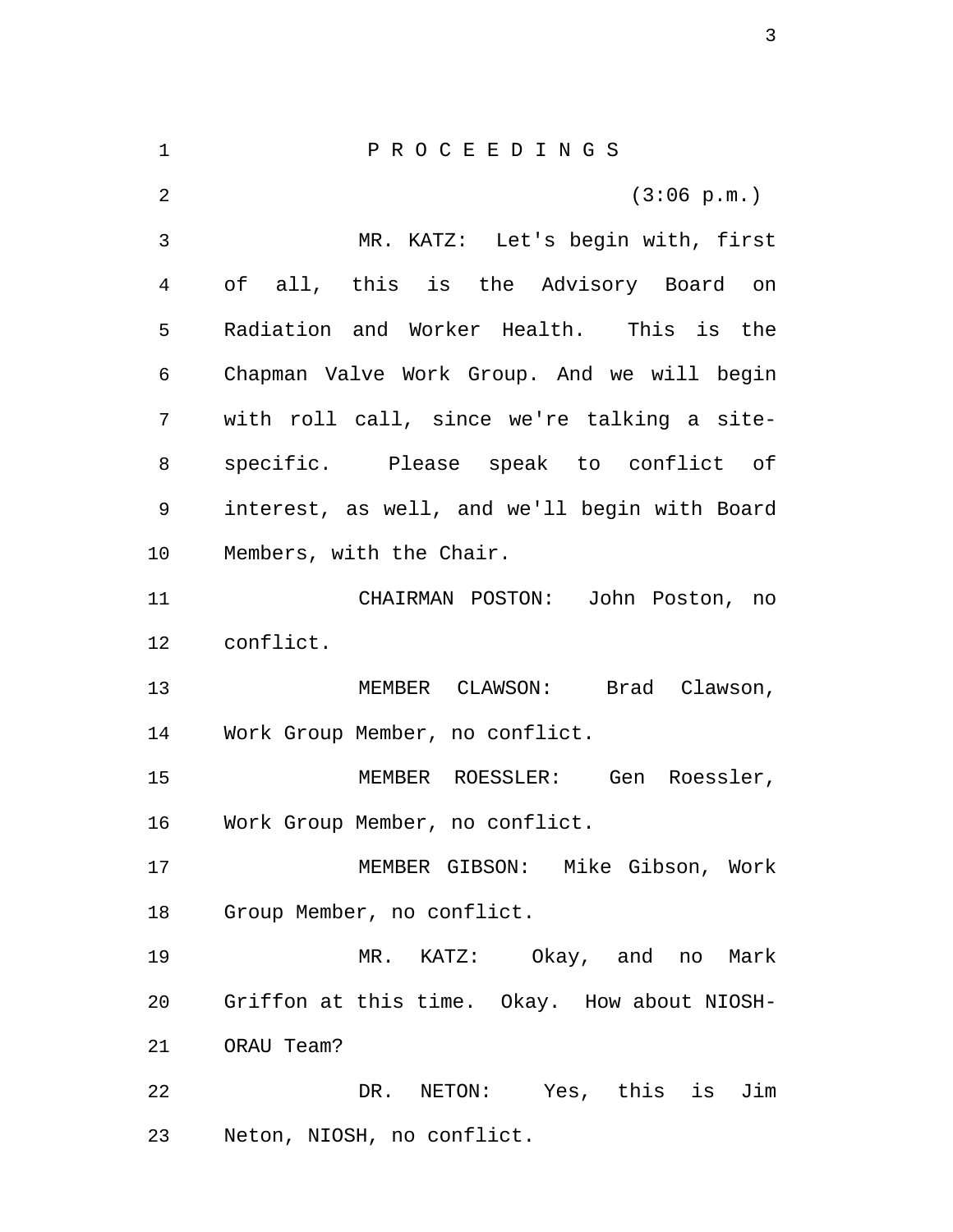1 MR. ROLFES: This is Mark Rolfes, 2 NIOSH, no conflict of interest. 3 MR. KATZ: How about SC&A? 4 DR. MAURO: John Mauro, SC&A, no 5 conflict. 6 MR. THURBER: Bill Thurber, SC&A, 7 no conflict. 8 MR. KATZ: Federal, whether HHS or 9 other agencies, federal officials, or 10 contractors for the feds? 11 MS. ADAMS: Nancy Adams, NIOSH 12 contractor. I haven't been able to reach 13 Mark. 14 MR. KATZ: Thank you, Nancy. 15 MS. LIN: This is Jenny with HHS. 16 MR. KATZ: Jenny Lin. And this is 17 Ted Katz. I'm the Designated Federal Official 18 for the Advisory Board, no conflict. 19 Thank you everyone. How about 20 members of the public? Any members of the 21 public? Okay. 22 John, it's your agenda. 23 CHAIRMAN POSTON: Okay. I went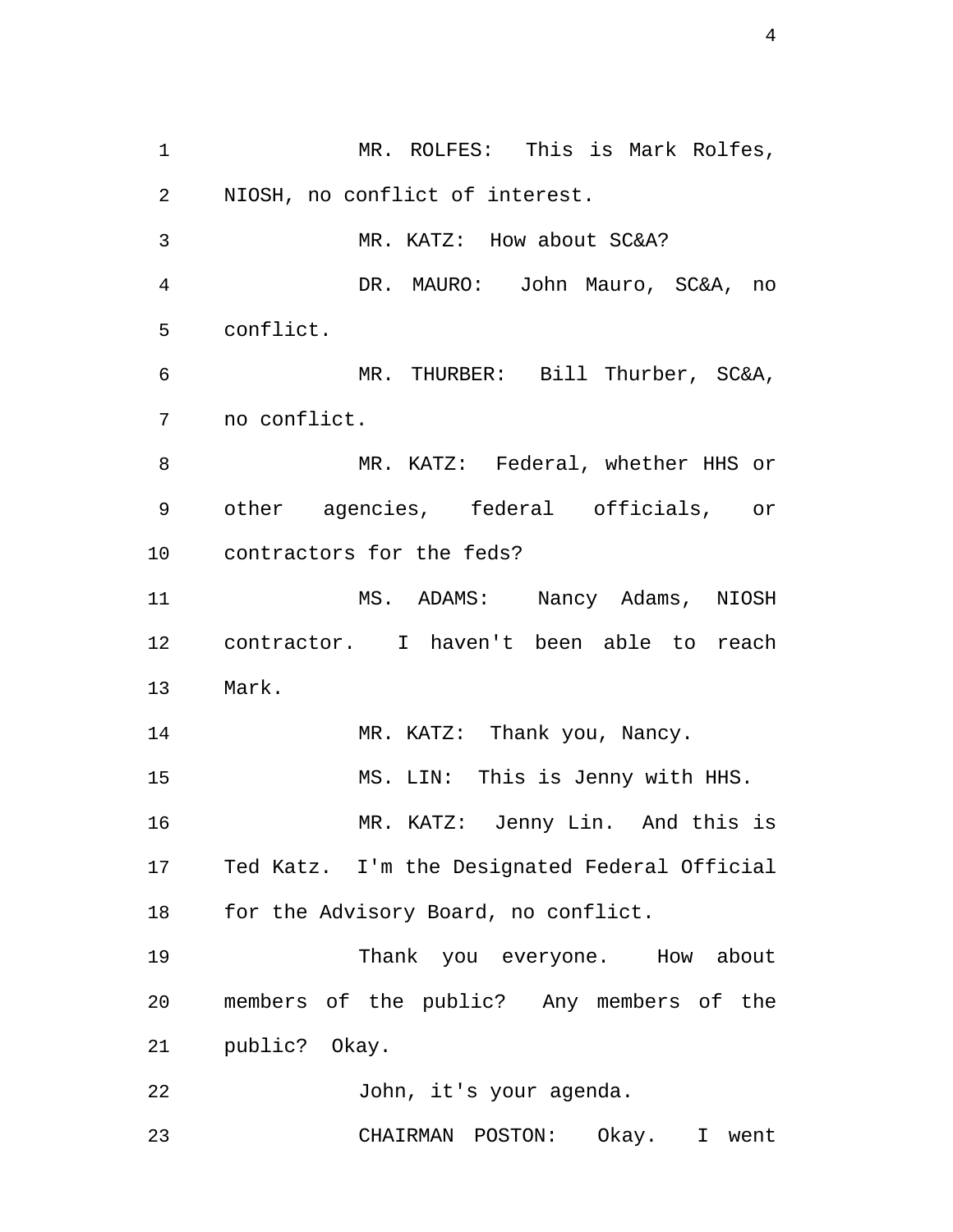1 through the material that Ted sent out, just 2 to make sure that I saw everything, and, 3 basically, we have a short agenda. As I see 4 it, there's four items, and two of them are 5 ORAU, and I guess NIOSH, Jim.

6 First is the search of boxes done, 7 which were identified to potentially contain 8 more information on Chapman Valve. The second 9 was the results of the manual search of the 10 Nuclear Navy documents. The third would be, 11 basically, a discussion of these results in 12 terms of what -- whether NIOSH can reconstruct 13 the dose or not. And the fourth would simply 14 be to vote on the SEC status. If there are 15 other things, I'd be happy to add them to the 16 agenda, but I thought that was pretty much 17 everything we needed to talk about today.

18 MR. KATZ: Okay. Let me just add 19 to that John.

20 CHAIRMAN POSTON: I'm sorry? 21 MR. KATZ: Let me just add to 22 that. Just a note in addition to what John 23 just said, I distributed to all of you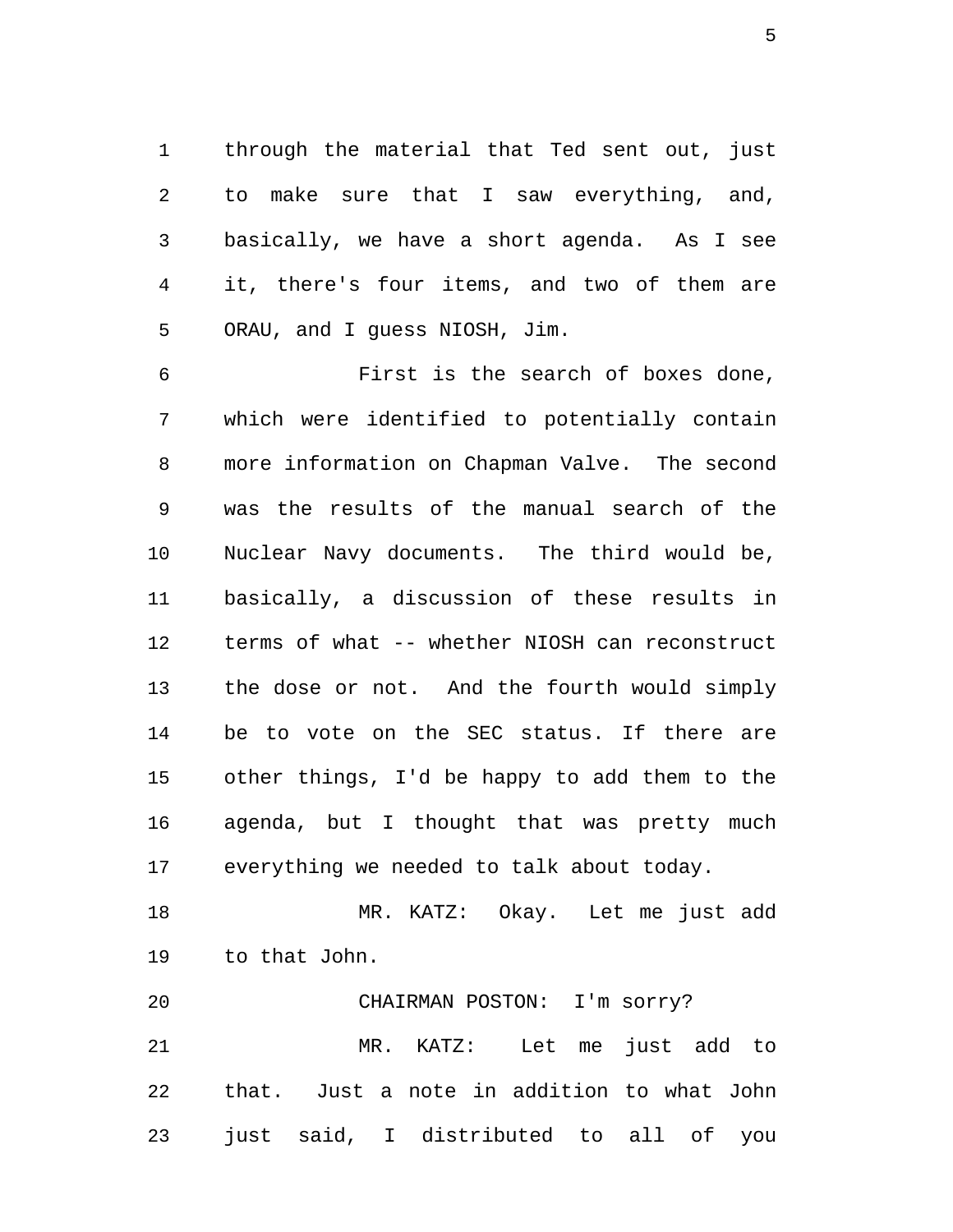1 excerpts of the transcript of the Board 2 meeting, the last two Board meetings where 3 Chapman Valve was thoroughly discussed with 4 the new Board Members. So, that would have 5 been in February and in May, so you all have 6 those transcripts, if they're useful to you. 7 And then just to remind you that this item 8 remains tabled at the Board level.

9 Okay, John. Thanks. 10 CHAIRMAN POSTON: Ted, I'm a 11 little confused, because that's what I said. 12 I was reading the transcripts, and that's what 13 I said, and then I was corrected by Dr. Melius 14 who said it's not tabled at the Board level, 15 so do we have -- it seems to me we need to 16 understand what we're doing here.

17 MR. KATZ: Okay. I mean, in 18 either event what Dr. Melius had asked, and I 19 guess -- I think you had all concurred on the 20 Board, was that at this meeting you would 21 follow-up on the final actions of DCAS related 22 to these data searches related to the sample.

23 CHAIRMAN POSTON: I agree.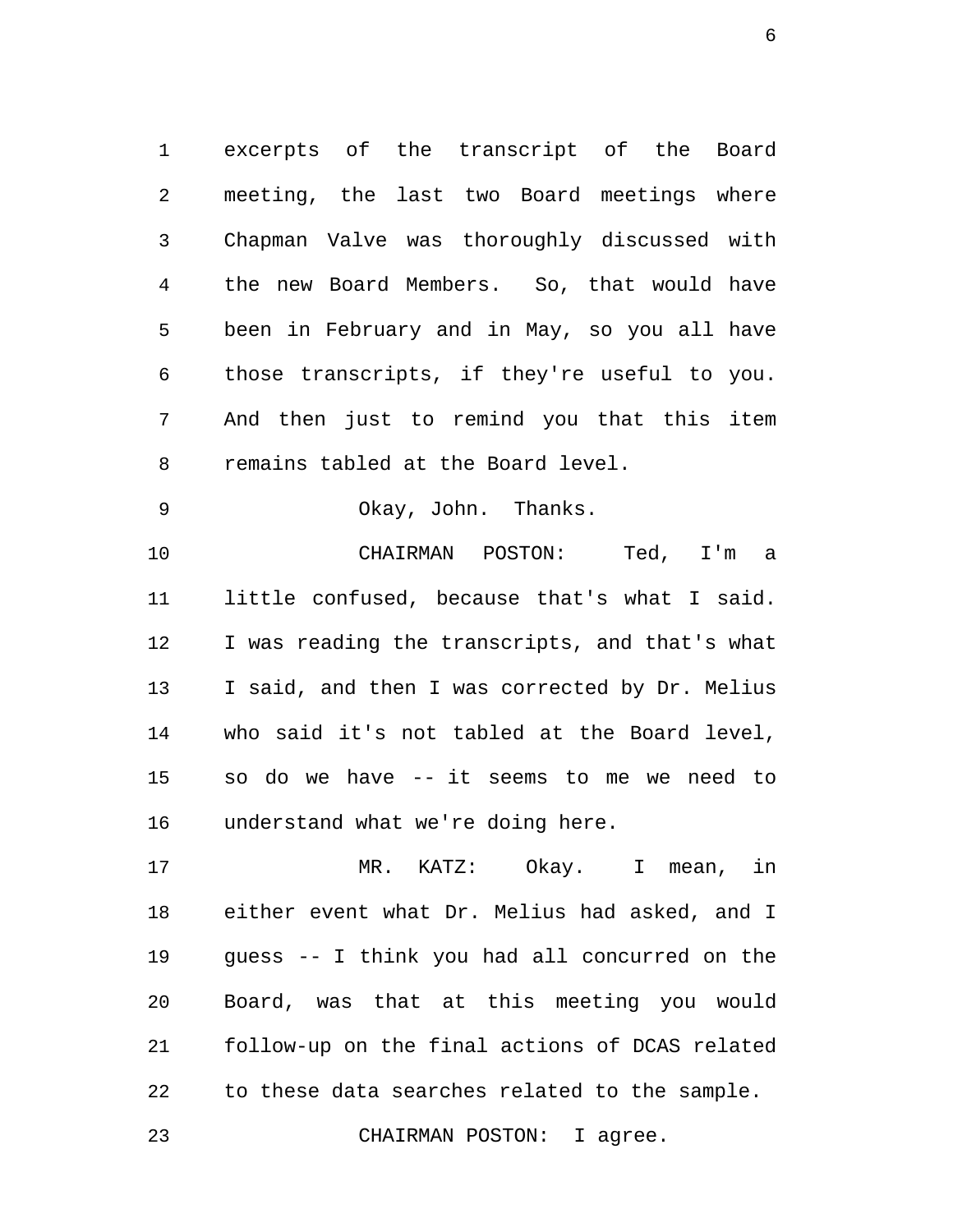1 MR. KATZ: And then you would 2 report back to the Board. And what the Board 3 has yet to do is to have a definitive vote in 4 terms of the SEC petition. 5 CHAIRMAN POSTON: Okay. All right. 6 Well, then I guess I will turn it over to Jim 7 Neton. 8 DR. NETON: Jim Neton. I defer to 9 Mark Rolfes on this. I'm out of the office on 10 a cell phone right now, and I don't have the 11 material directly in front of me, so maybe if 12 Mark could summarize what we found with those 13 boxes. 14 CHAIRMAN POSTON: Sure. Sure. 15 DR. NETON: Mark? 16 MR. ROLFES: Yes, sure. Are you 17 able to hear me okay? 18 CHAIRMAN POSTON: Yes. 19 MR. ROLFES: Okay. Good. Yes, 20 I'll just give you a quick run through of what 21 we've done. Back in May of 2010, we visited 22 NARA to review a box that potentially 23 contained Chapman Valve information. Within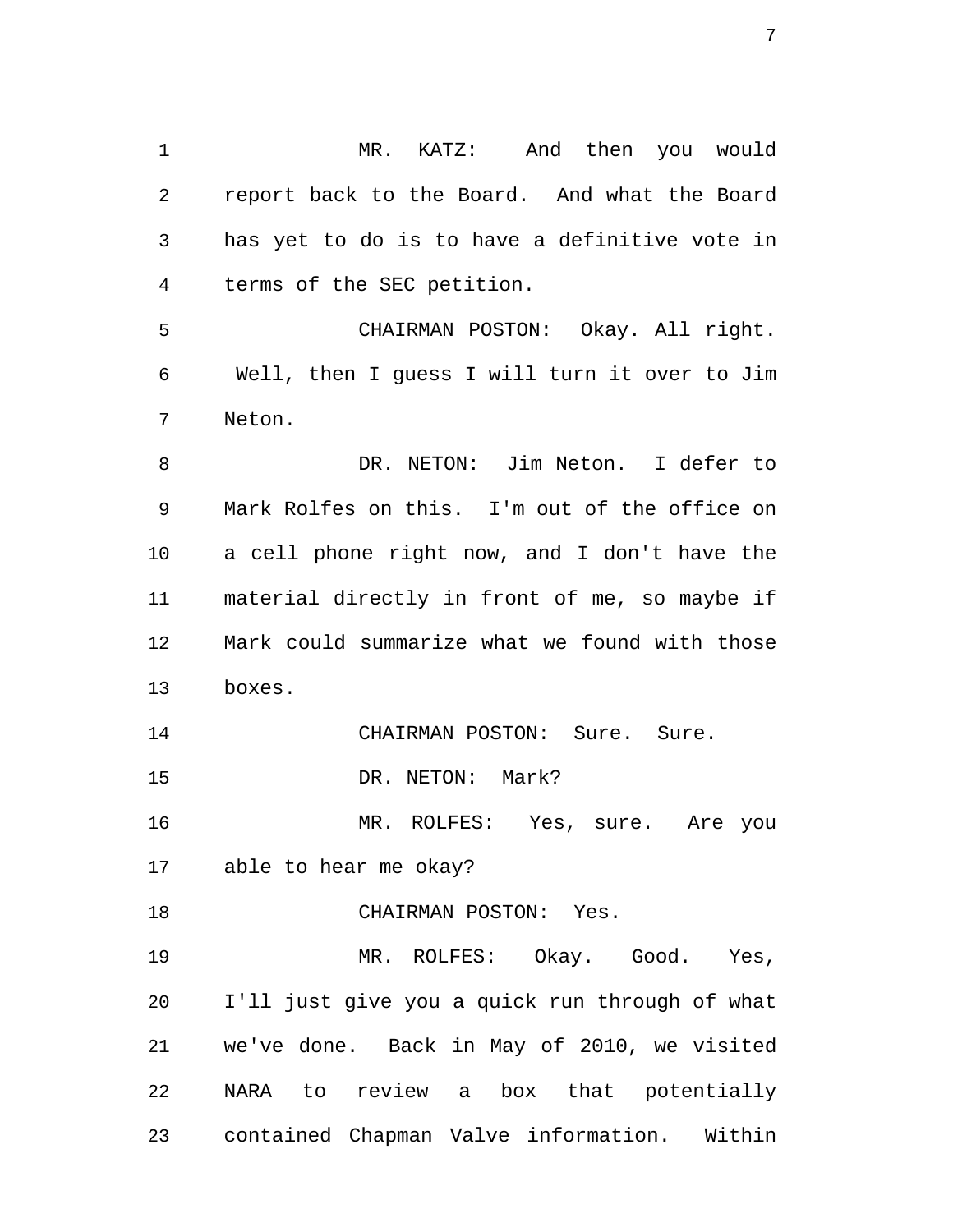1 that box of records, these were all in 2 classified records, however, within that box 3 there were six documents which pertain to 4 Chapman Valve. None of those records shined 5 any light on the single 2.16 percent enriched 6 uranium sample that was collected from 7 Building 23 at the Chapman Valve site.

8 After that, we had also received 9 two pages pertaining to sending bottles for 10 collection of urine samples. It was a 11 communication between New York Operations 12 Office and the Chapman Valve facility in 1948. 13 These two documents came from Atlanta NARA. 14 Once again, there's no new information there 15 shining any new light on the 2.16 percent 16 enriched uranium.

17 Throughout the summer, we had 18 visited NARA also to look for any additional 19 Chapman Valve records as part of this Oak 20 Ridge series six collection, as well in July 21 of 2010 we had identified Chapman Valve 22 correspondence and records at the Hanford 23 site. We reviewed those, and many of them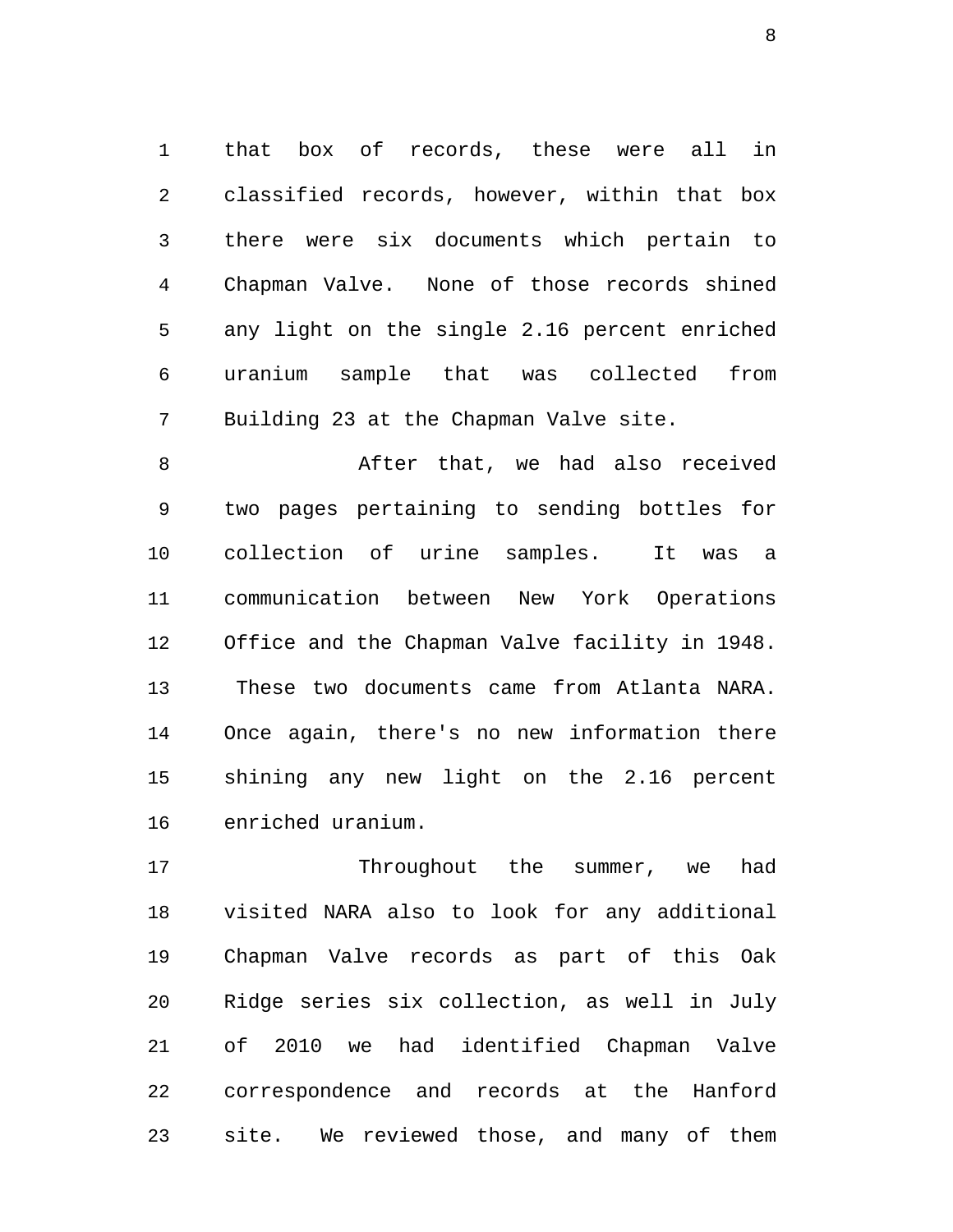1 were specifications for valves, none of which 2 would have produced any information relative 3 to the Chapman Valve facility for processing 4 enriched uranium.

5 Let's see. And then the most 6 recent was the December 2010 trip to Oak Ridge 7 to review documents in the RHTG collection, 8 that's the Records Holding Task Group. We had 9 identified several documents which we thought 10 could contain some Chapman Valve information, 11 and we went through those documents, found 12 some documents on enriched uranium. However, 13 none of it was associated with the Chapman 14 Valve site.

15 So, we have certainly looked for 16 information. I was not directly involved; 17 however, we have previously contacted 18 Department of Navy for any information 19 regarding enriched uranium. We had received a 20 listing of documents, none of which produced 21 anything of use to us. And then in this most 22 recent summary that we've done, DCAS has 23 contacted over this past summer in 2010 an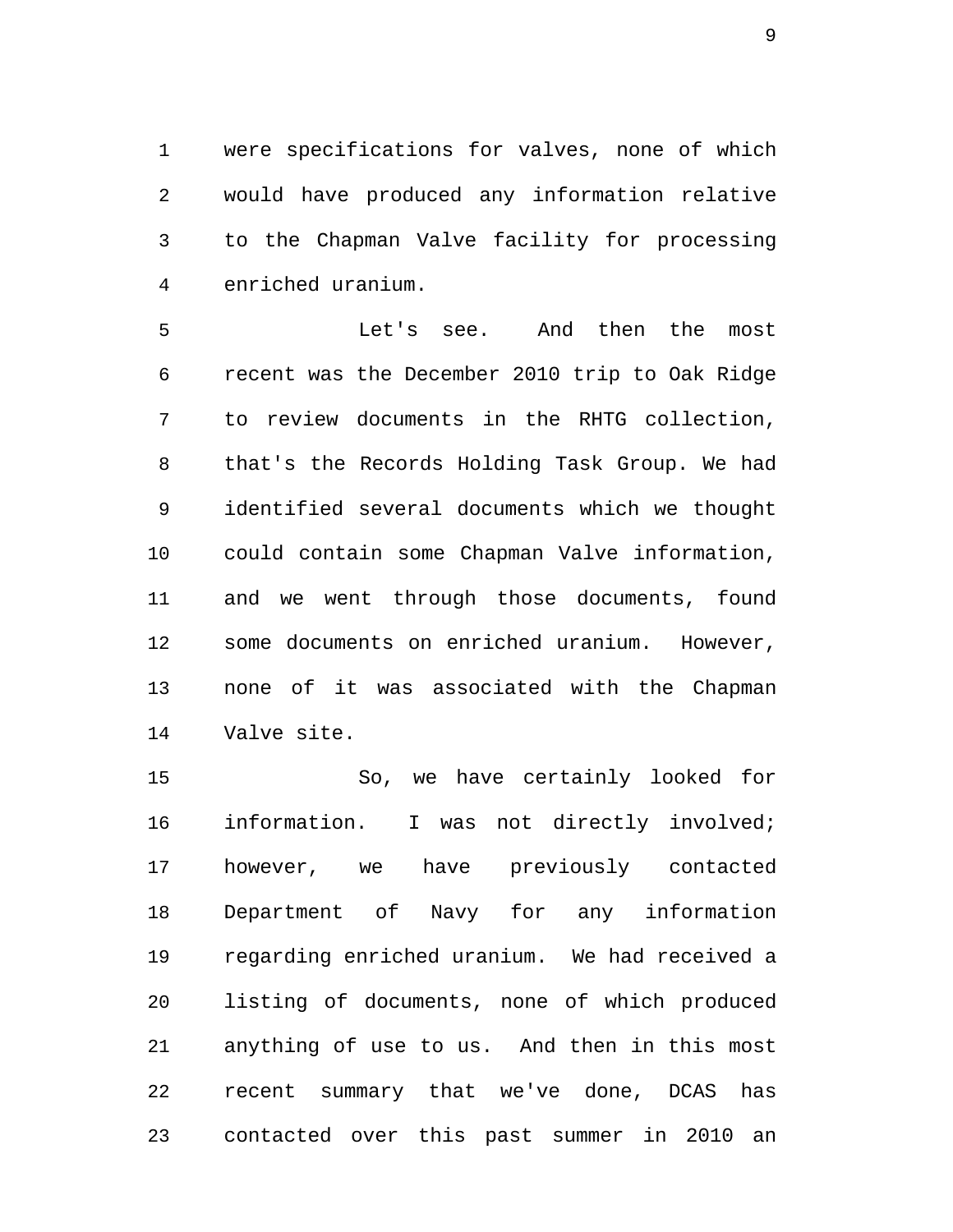1 individual who is the program manager for the 2 Nuclear Test Personnel Review Program, and had 3 specifically asked about some nuclear 4 propulsion questions, and specific to the 5 U.S.S. Nautilus because of some of the 6 accounts that Chapman Valve and Crane had been 7 involved in constructing components for 8 portions of the U.S.S. Nautilus.

9 The individual that we had 10 contacted had indicated that they had no 11 records of enriched uranium in their 12 possession that they knew of, and that the 13 level of enrichment that was reported for the 14 enriched uranium sample collected from Chapman 15 Valve was much different than the level of 16 enrichment which would be encountered in a 17 typical Navy application.

18 I think that summarizes the data 19 capture, and follow-up activities that we've 20 conducted over the past several months. If 21 you need more about specific information that 22 we did receive, I'd certainly be happy to take 23 you through any of that, if you'd like.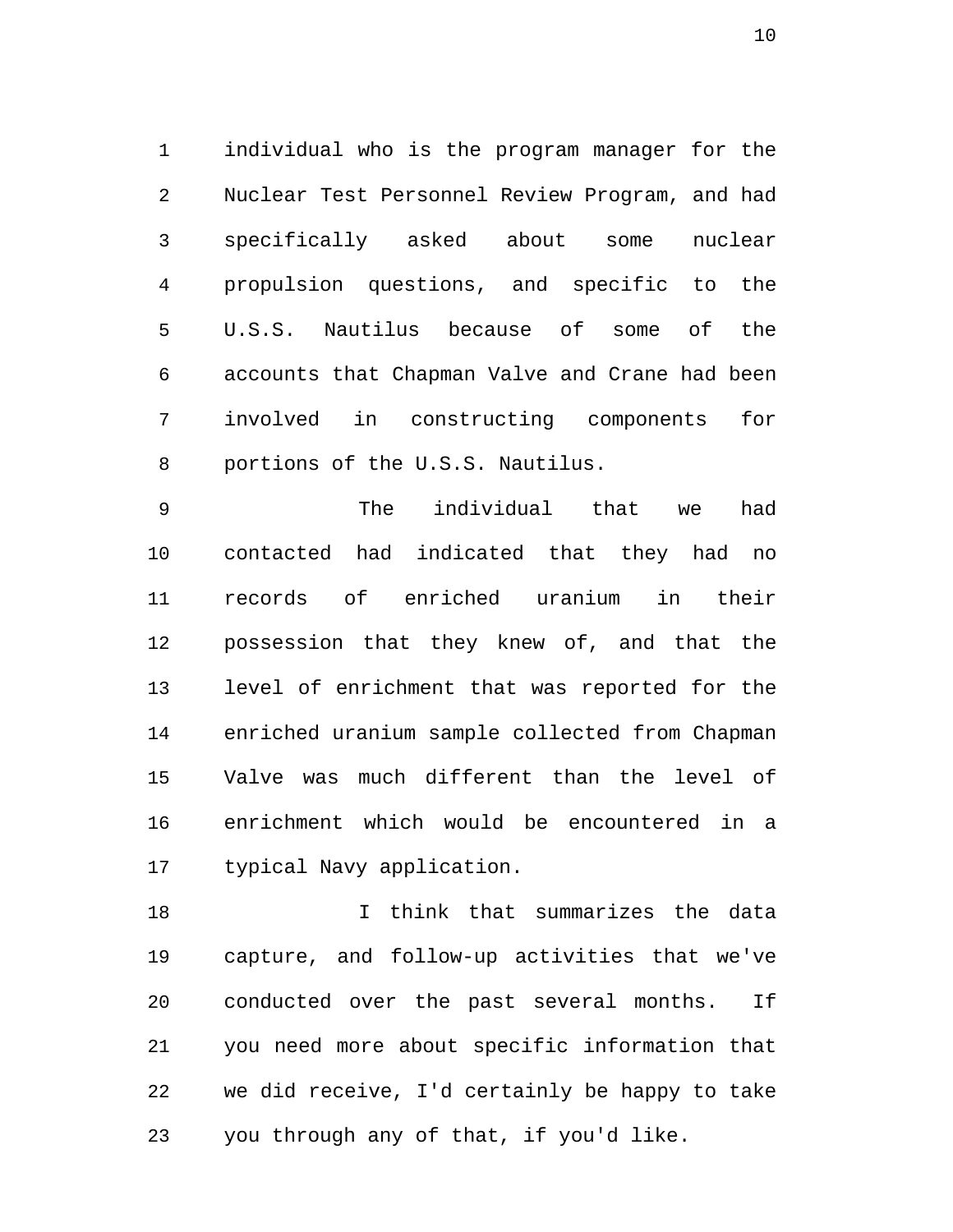1 CHAIRMAN POSTON: Could I ask you 2 a clarifying question. When you talked about 3 the first search of -- data search, you said 4 nothing to -- relative to 2.1 percent 5 enrichment.

6 MR. ROLFES: Correct.

7 CHAIRMAN POSTON: Did you find 8 anything about the operations at Dean Street, 9 because I remember that in our interviews, the 10 woman who had typed the paperwork for these 11 had said that there was something, some 12 manifolds or something that came in to the 13 Chapman Valve facility, but they never came 14 inside. They were loaded directly onto 15 another rail car, or truck, I guess a truck, 16 and were taken over to the Dean Street 17 facility.

18 MR. ROLFES: We did review the 19 documents keeping that portion of the Chapman 20 Valve facility in mind during the document 21 review; however, no information regarding the 22 Dean Street activities were identified in any 23 of the documents that we reviewed.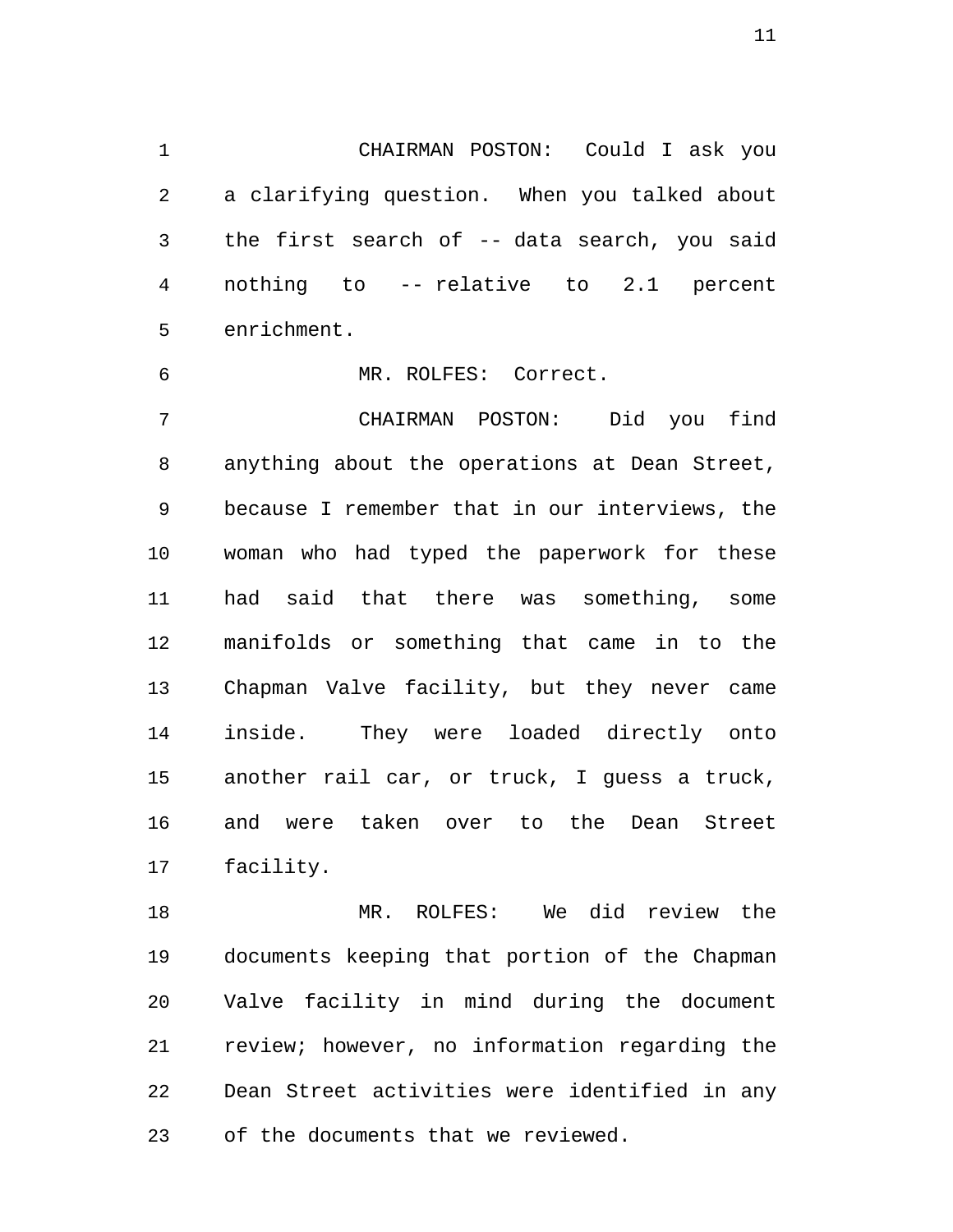1 The records that were collected at 2 the College Park NARA back in May, I've got a 3 summary of what we had looked at. My notes 4 show that the documentation we reviewed in Box 5 2, File Folder 3 labeled "Chapman Valve" 6 located at College Park, Maryland NARA 7 contained no new information relevant to the 8 issue of the single 2.16 percent enriched 9 uranium debris sample collected in Building 23 10 of the Chapman Valve site during the FUSRAP 11 remediation period. There was no indication 12 of other contracts or work involving material 13 other than natural uranium metal which was 14 machined into slugs for Brookhaven reactor.

15 This folder labeled "Chapman" 16 contained six individual pages of 17 correspondence and documentation concerning 18 the reporting of material balances, and the 18 19 shipments of slugs to Brookhaven National 20 Laboratory from Chapman Valve. Although dates 21 of each of the 18 shipments were not given in 22 the text, the shipments of natural uranium 23 slugs ranged from a low of 200 for the first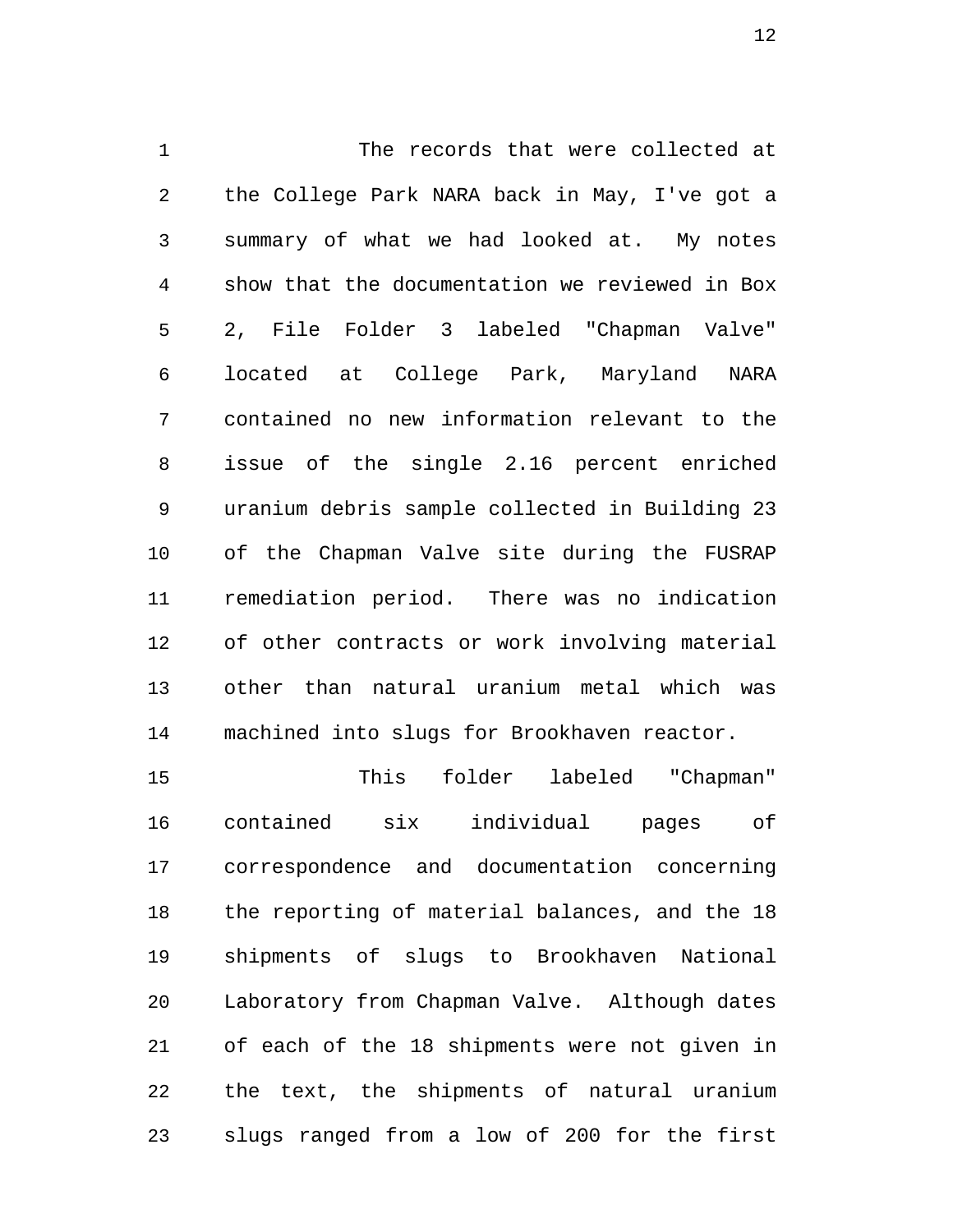1 shipment, to approximately 9,000 in six 2 different shipments. The total number of 3 natural uranium slugs shipped from the Chapman 4 Valve facility to Brookhaven National 5 Laboratory was around 80,000, and all 6 shipments had taken place during the year of 7 1948.

8 CHAIRMAN POSTON: Okay.

9 MR. ROLFES: There was some 10 correspondence that also pertained to Chapman 11 Valve no longer needing to produce material 12 accountability reports until the source and 13 fissionable material had been shipped from the 14 Chapman Valve facility.

15 Let's see. There was a memo 16 regarding the shipment of the natural uranium 17 rods from Hanford to Chapman Valve dated late 18 December of 1947. I also looked at some 19 documentation from the ElectroMet facility to 20 determine whether there might have been any 21 information concerning scrapped uranium, or 22 contaminated equipment that was used at the 23 Chapman Valve facility. ElectroMet in our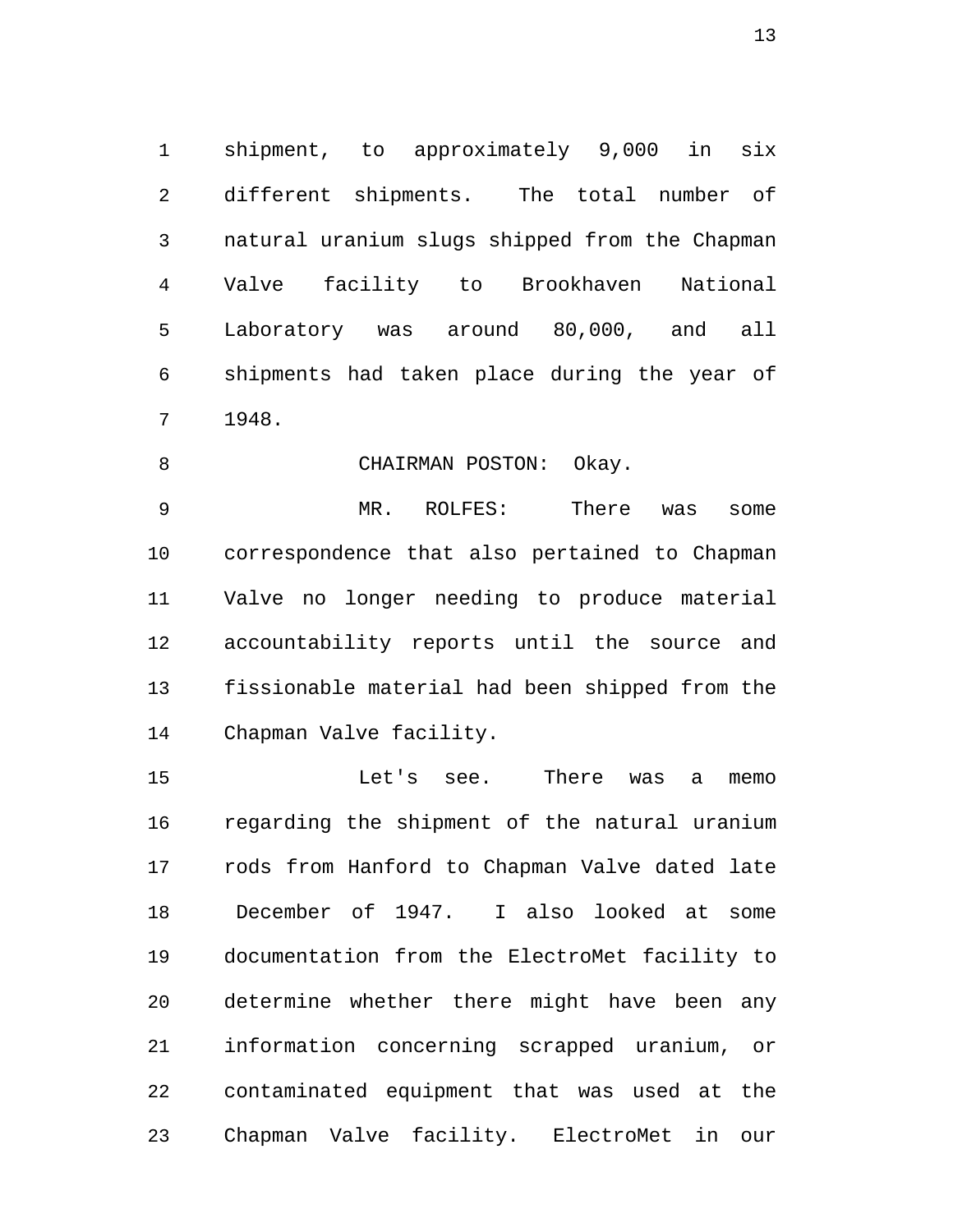1 H.K. Ferguson full report was said to have 2 received some materials from the Chapman Valve 3 facility in 1949, after the contract work had 4 been completed. I did not find anything in 5 the ElectroMet records pertaining to Chapman 6 Valve there.

7 CHAIRMAN POSTON: Okay. Brad, I 8 think I cut you off, but you had a question? 9 MEMBER CLAWSON: No, I was just 10 wondering, I know he just mentioned that 11 nothing pertaining to this, and I just wanted 12 to understand what had been pulled from it, 13 which he's done, so that's fine. Thank you. 14 MR. ROLFES: Okay. 15 CHAIRMAN POSTON: Any questions 16 for Mark? Mark, I think you -- just to be 17 clear, I think you covered both items in your 18 short remarks. 19 MR. ROLFES: Okay. 20 CHAIRMAN POSTON: Did you? 21 MR. ROLFES: Well, you'll have to 22 remind me what those -- 23 CHAIRMAN POSTON: Well, the two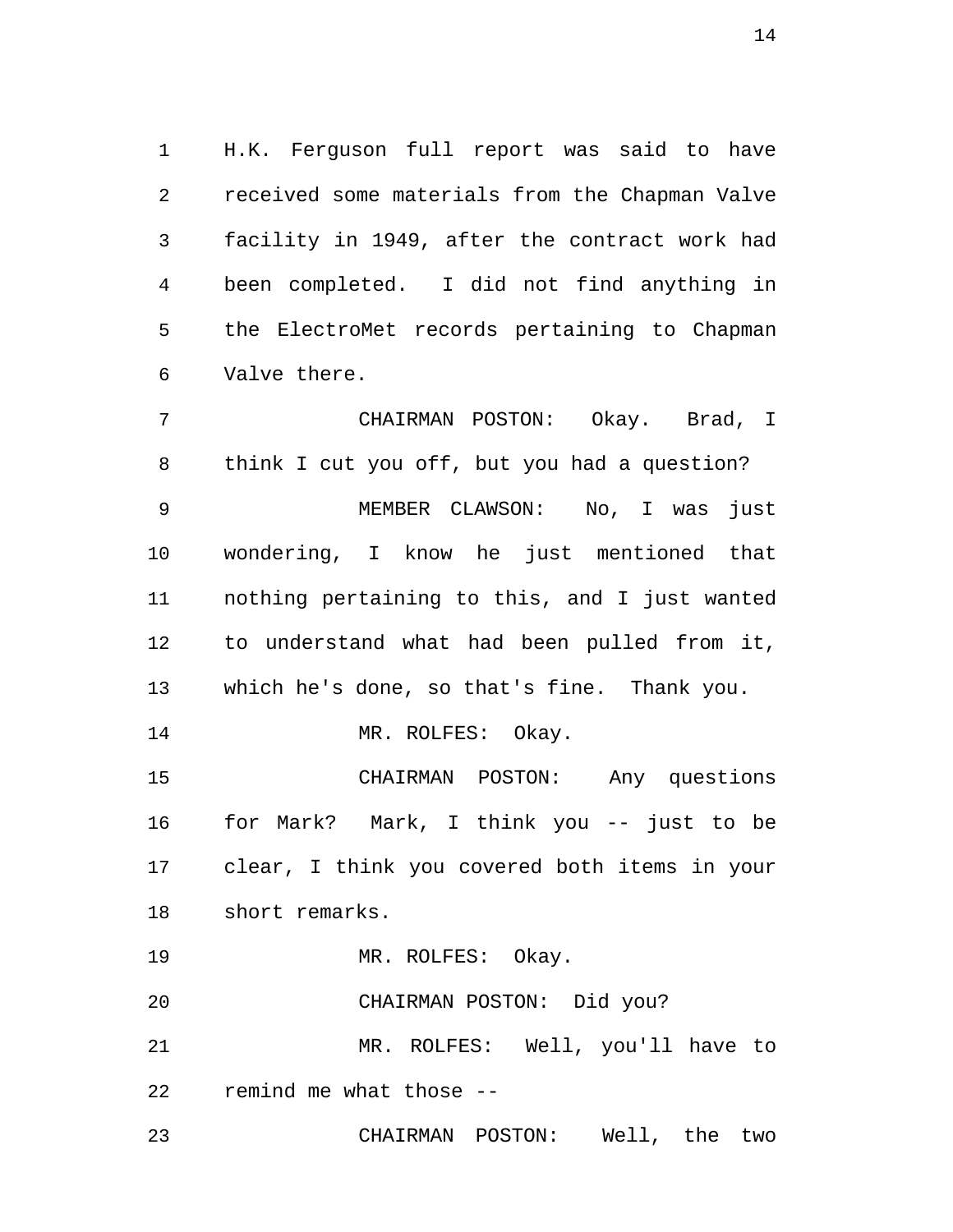1 are data capture from those boxes, and then 2 the manual search of the Navy documents.

3 MR. ROLFES: Yes. Let's see. 4 There is some additional information. Since I 5 wasn't involved firsthand on the contact with 6 the individual from the Navy, let me take a 7 look at the summary here, and make sure that I 8 have reported everything that I can on that 9 subject.

10 Let's see. We did ask -- I'll 11 just go ahead and read this. DCAS further 12 asked the individual who was the EEOICPA point 13 of contact at the Navy if there might be any 14 Navy record holding somewhere which describes 15 the work that was done with thermal diffusion, 16 because this is one of the other things that 17 we thought maybe the Naval work involving 18 thermal diffusion might have been somehow 19 linked to the Chapman Valve facility.

20 Let's see. The individual thought 21 that the thermal diffusion process might have 22 produced levels of enrichment reported for the 23 Chapman or Crane sample. The individual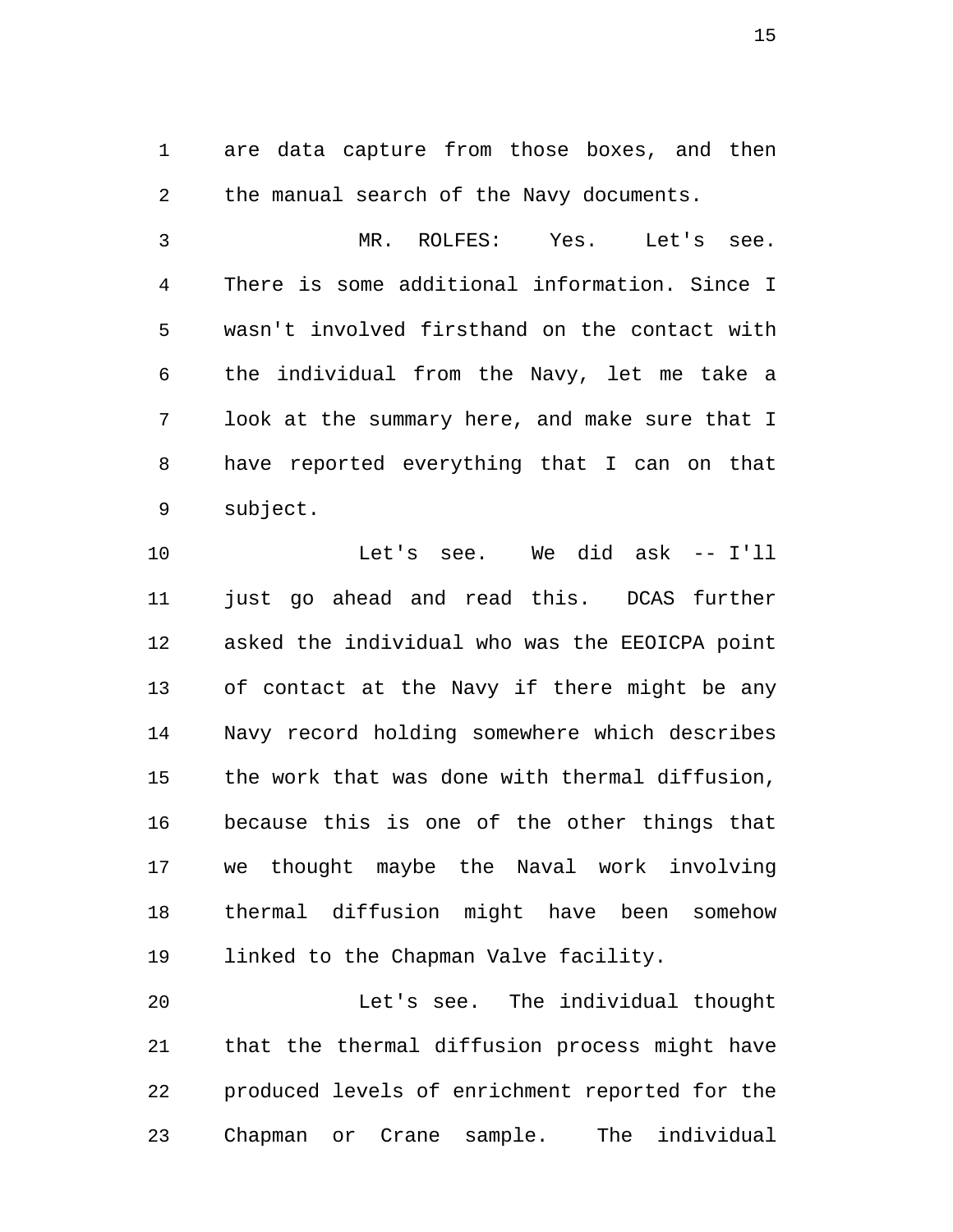1 replied that he had not seen any records of 2 that sort, and said such records would have 3 gone to the MED or AEC, not to Navy Holding. 4 And this is one of the things that we've also 5 kept in mind, to look for any information 6 regarding potential involvement of Chapman 7 Valve with like Phil Abelson and the thermal 8 diffusion plant, S-50, or the Philadelphia 9 Naval Research Lab, I believe, was also 10 involved in that. And we found no information 11 that shows that Chapman Valve was involved in 12 that project. So, I think I've covered what 13 you've asked.

14 CHAIRMAN POSTON: Okay. Any 15 questions for Mark, Working Group Members? 16 MEMBER ROESSLER: John, this is 17 Gen. I just unmuted, so I don't know if I 18 missed something, but what I'm hearing is a 19 lot of negative information. And I'm 20 wondering if that type of information somebody 21 maybe needs to interpret this a bit for me, 22 supports our concern for this particular 23 sample, or supports the fact that we should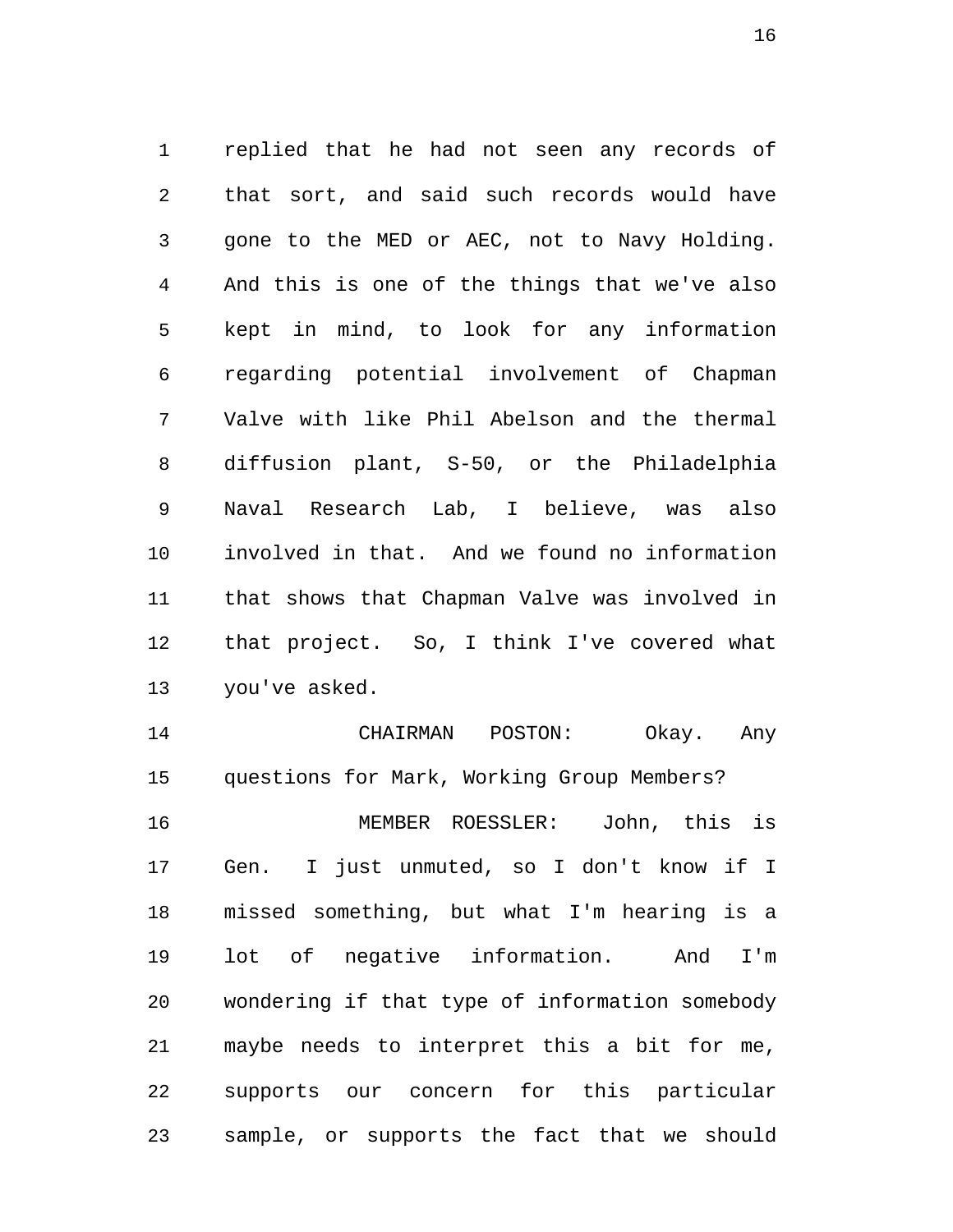1 not be concerned about it?

2 CHAIRMAN POSTON: Well, I guess 3 that's for discussion. 4 MEMBER ROESSLER: Okay. Well, 5 then I guess I opened it. 6 CHAIRMAN POSTON: Yes. Well, the 7 -- I guess the next -- my next step was to 8 sort of have a discussion as to what do we 9 think this might mean in terms of going 10 forward with the either supporting or 11 rejecting the NIOSH recommendation. Their 12 recommendation was that they could -- they 13 felt like they could not reconstruct, but 14 bound, as I recall, is the word they used, to 15 bound the doses that these workers got. So, 16 the question is, how do we use this negative 17 data to make a decision on how we should 18 proceed? Any opinions from the Working Group? 19 Brad, I know that you were 20 concerned about this, so maybe you have an

21 opinion.

22 MEMBER CLAWSON: Well, of course I 23 always have an opinion, doesn't mean that it's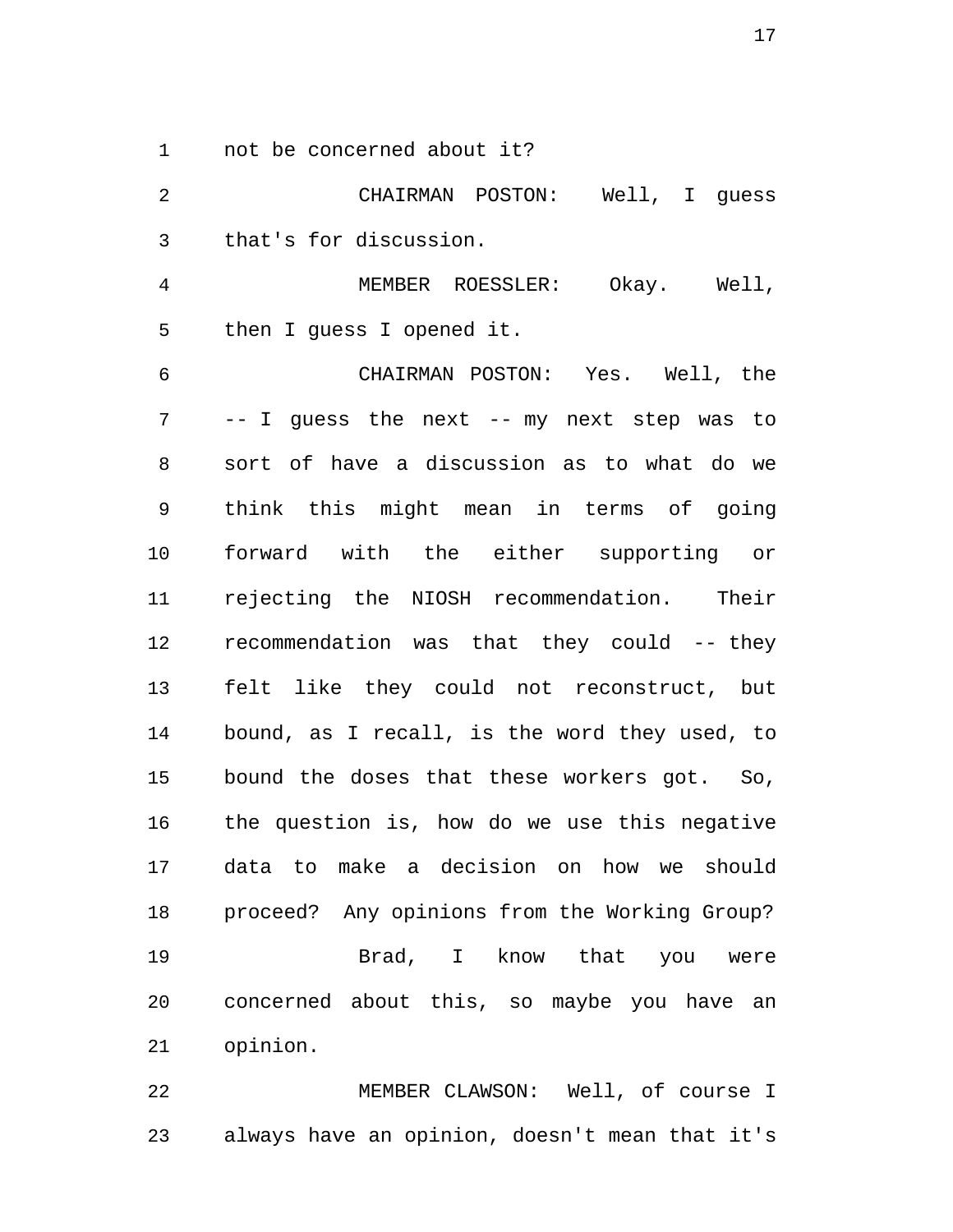1 a right one, or anything else like that.

2 My whole issue is, and John, we've 3 discussed this numerous times, is we, 4 basically, have two samples. One was slightly 5 enriched, one wasn't. The thing that bothers 6 me more than anything is that I want to make 7 sure that we have exhausted our efforts, 8 because as we have found at numerous sites, we 9 thought we had a handle on what went on there, 10 and it only pertained to this. And then after 11 uncovering certain things, we've opened up 12 whole new areas that we didn't even know 13 existed. I'm thinking of areas that we've 14 even opened up up to Hanford that was a small 15 thing, and we didn't think that it was all 16 that much, but now all of sudden it is quite a 17 big issue.

18 My main thing was that we -- you 19 know, what are we going to do with the sample? 20 It bothers me that we've got one enriched. 21 And, yes, there was only two samples taken, 22 one shows the natural, and I understand that. 23 I just want to make sure that we have done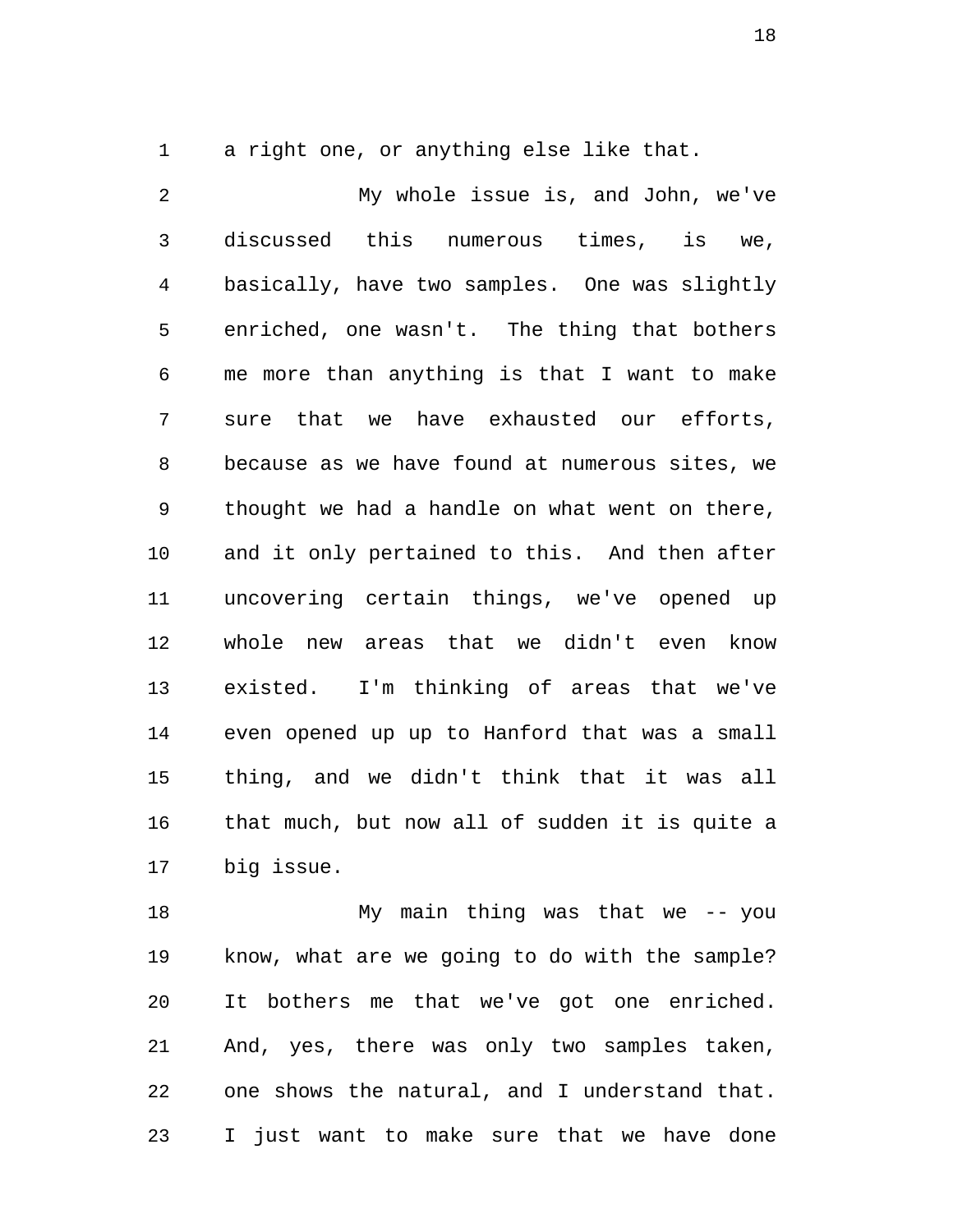1 everything we can to exhaust our research to 2 be able to understand what went on in these 3 facilities. That's even why we've separated 4 out the Dean Street facility, is because we 5 have not been able to understand what went on 6 there.

7 And that's my whole issue. We're 8 trying to redo something from back in the 9 `40s, and the information is not readily 10 available out there. But we've got people 11 that have been telling us of things going on, 12 and I just want to make sure that we've done 13 due diligence with this.

14 CHAIRMAN POSTON: Understand.

15 MEMBER ROESSLER: John, this is 16 Gen. Again, and I looked at the transcript 17 from another one of our meetings. I objected 18 to the use of the words "one sample was 19 slightly enriched." I think the analysis of 20 it indicated that it might be slightly 21 enriched, but I don't think there's conclusive 22 evidence that it was. And that's why we're 23 going through all this evaluation, could it be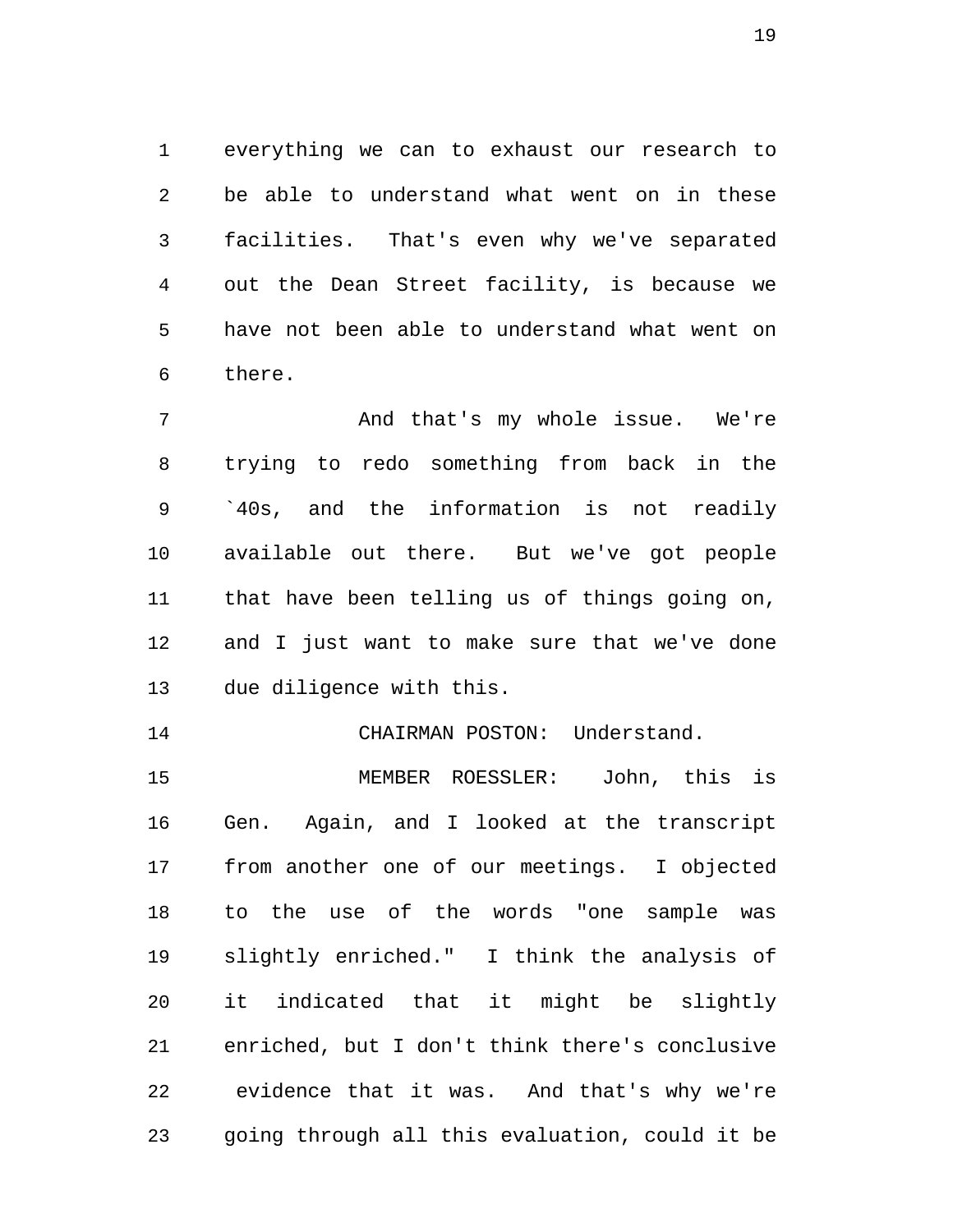1 possible that it was. And, so far, I've seen 2 just negative information, nothing to indicate 3 that there would have been something going on 4 there that would have -- that we could support 5 the fact that it was enriched.

6 CHAIRMAN POSTON: Well, I'll have 7 to call on Jim, because my recollection was he 8 talked with the folks at Oak Ridge, and I 9 think several of us had the same thoughts, 10 Gen. But I think Jim came away convinced that 11 the results were valid. Is that correct, Jim? 12 DR. NETON: Well, we talked to the 13 -- we hired a person who worked on -- was the 14 lead on those projects, that they found the 15 enriched sample, and they could not find any

16 records. But to the best of their 17 recollection the sample would have been 18 processed at that time period either through 19 alpha spec or mass spectroscopy, spectrometry, 20 which they felt would have been able to 21 discern a 2 percent enrichment. But, again, we 22 found no paperwork, no analytical information. 23 I will add that we did find nine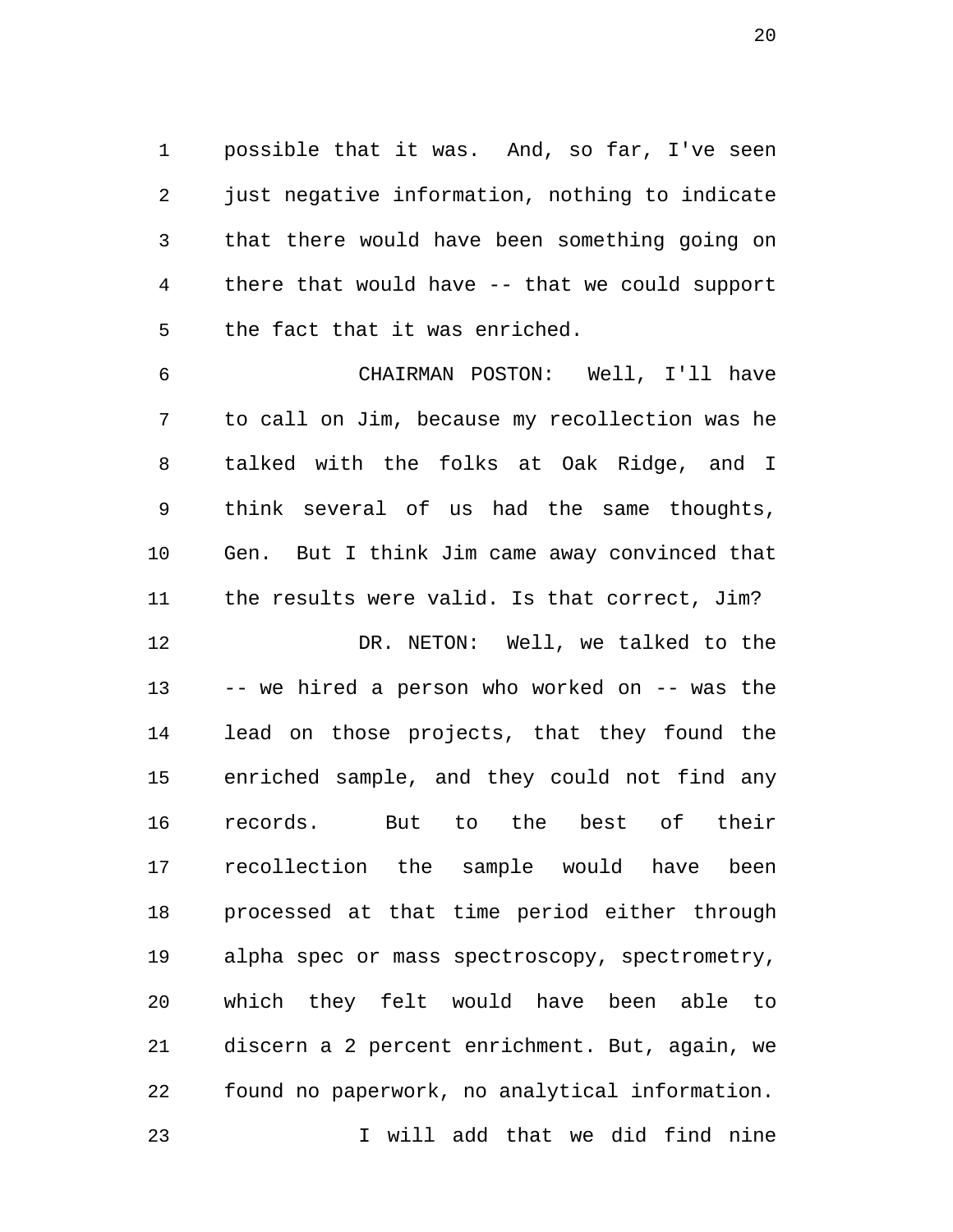1 additional samples that were taken during the 2 closure of the plant during the FUSRAP 3 cleanup, and those nine samples that were 4 taken and were analyzed isotopically for alpha 5 were all consistent with natural uranium. So, 6 there's only this one sample out there that 7 looks anomalous to us.

8 CHAIRMAN POSTON: Yes. So, I 9 guess I'm trying to understand, do we feel 10 comfortable saying it's an outlier, or do we - 11 - I'm just not sure what to do with --

12 DR. NETON: Dr. Poston, this is 13 Jim Neton. Even if it were a real sample, 14 which it may well be, we have nothing in the 15 information from the processing of the slugs 16 that indicates that the activities that we've 17 reconstructed had anything but natural 18 uranium. So that enriched uranium sample, if 19 it were real, could have been there any time 20 after that AEC project was over up until the 21 point at which it was discovered, in what, the 22 1970s. So, we believe that we have addressed 23 the petitioner's request that during this time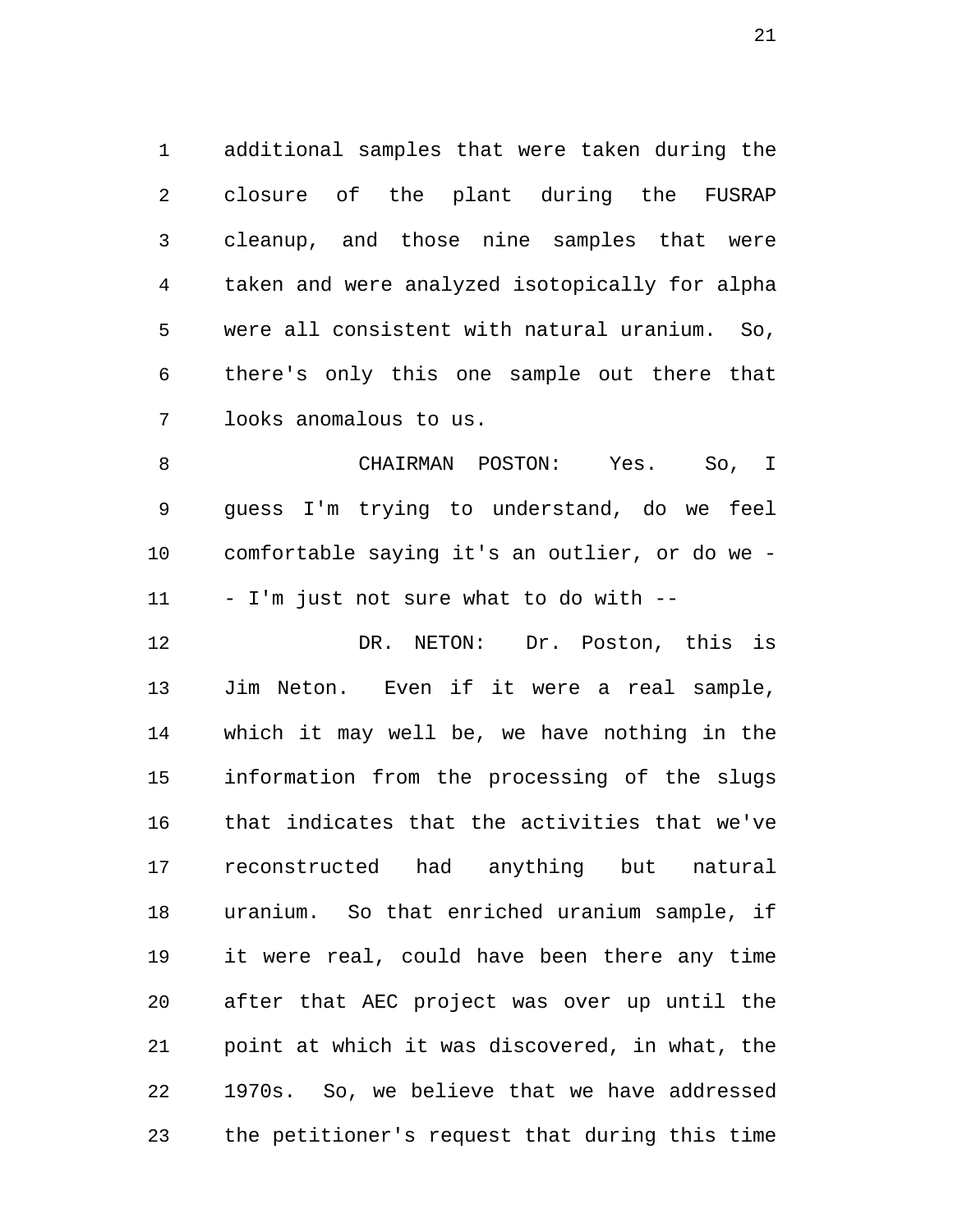1 period when the slugs were being processed, 2 can we reconstruct doses, and we believe the 3 answer is yes. Notwithstanding the presence 4 or existence of this sample, which no one 5 knows what time period, even if it were real, 6 was deposited there.

7 CHAIRMAN POSTON: Okay.

8 MEMBER GIBSON: John, this is 9 Mike.

10 CHAIRMAN POSTON: Go ahead.

11 MEMBER GIBSON: You know, I guess 12 my concern is, I don't doubt that DCAS can 13 reconstruct doses based on the information 14 they have from that one sample, but I still 15 have the concern that no one has been able to 16 give any information as to why that sample is 17 there. And that still leaves some doubt in my 18 mind as to what may have went on at the 19 facility. And, therefore, there could, 20 potentially, be other actions that took place 21 where folks might have got an exposure that 22 won't be addressed in dose reconstructions 23 that are done.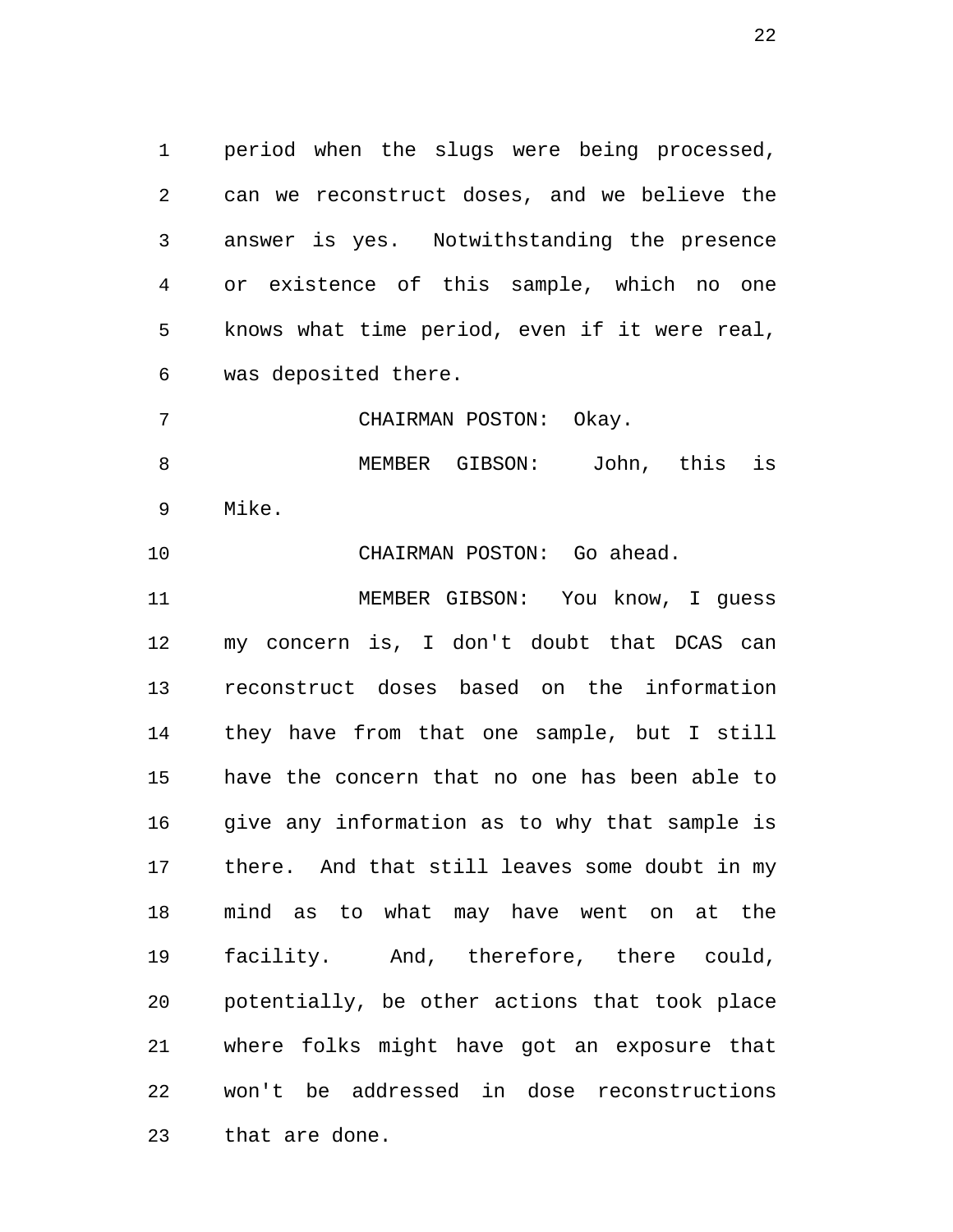1 CHAIRMAN POSTON: Would you think 2 that that would be -- I can see that there 3 might have been something outside of the 4 covered period, but we haven't found any 5 evidence that anything was going on during the 6 covered period. Is that correct? 7 MR. ROLFES: This is Mark -- 8 MEMBER GIBSON: Well, we really 9 haven't found any evidence. I mean, if you 10 can't -- if there's no information on why that 11 sample, or why that material may have been 12 there, then I don't think there's really any 13 evidence as to when it may have gone on,

14 regardless of when it was found.

15 CHAIRMAN POSTON: I guess we're in 16 a conundrum here where we're trying to prove a 17 negative.

18 MR. RUTHERFORD: Dr. Poston, this 19 is LaVon Rutherford. I didn't chime in 20 earlier, because I missed the roll call, but I 21 want to point out that right now the only 22 covered activity we have identified is the 23 work that we've already discussed, and we can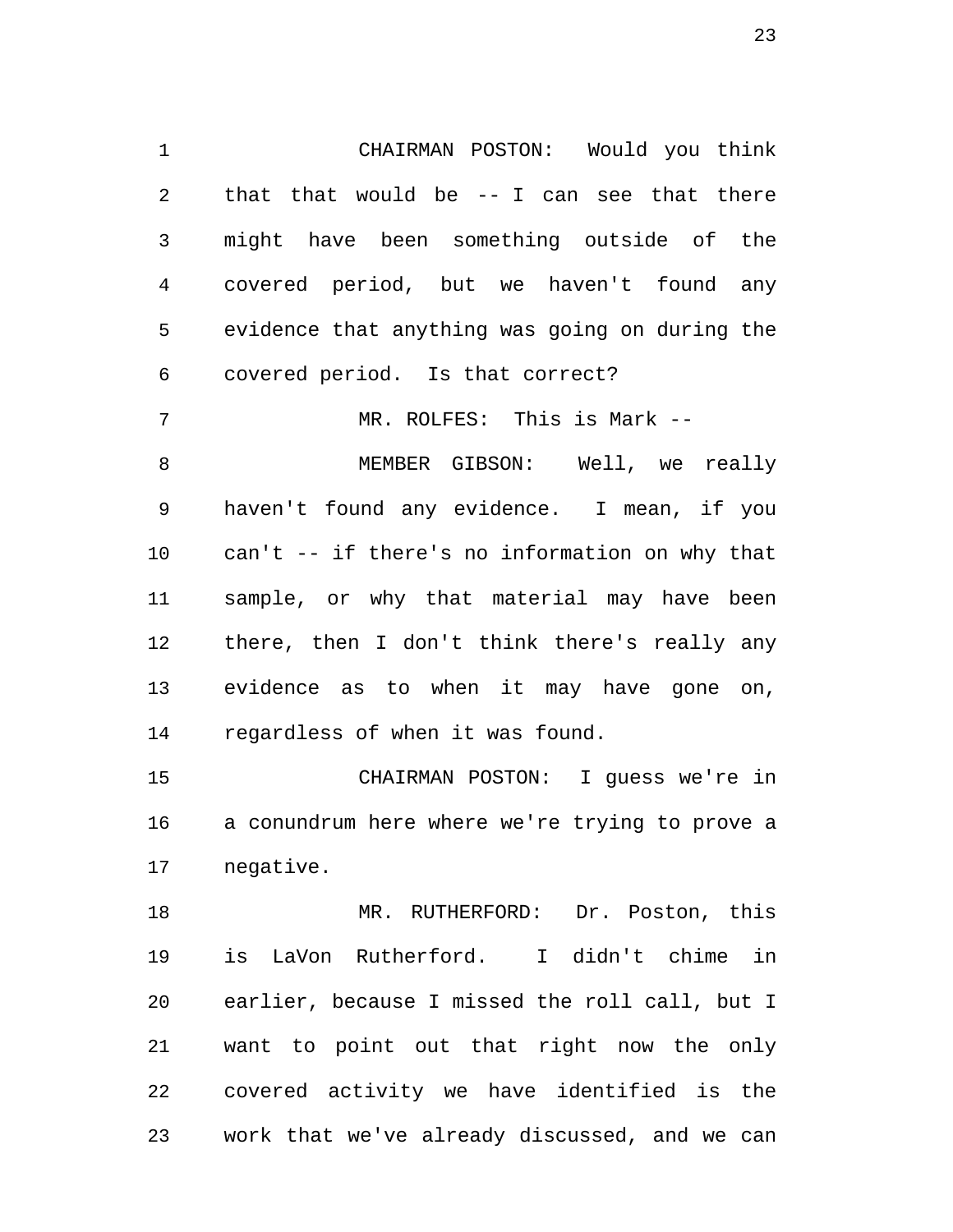1 do dose reconstruction. If a new activity, or 2 an activity is determined, ultimately, DOL 3 will have to weigh in on whether it's covered 4 or not.

5 CHAIRMAN POSTON: Okay. Thank 6 you.

7 DR. MAURO: This is John Mauro. 8 One other factor that plays in onto your 9 judgment is, there was a report, a fairly 10 detailed report called the Ferguson report.

11 CHAIRMAN POSTON: Yes, I remember.

12 DR. MAURO: Yes, that gave very 13 detailed descriptions of the activities at the 14 place during the grinding and milling of the 15 uranium, the natural uranium that was handled 16 at that time. And when you look at that 17 report, of course, you evaluate how you would 18 go about dealing with dose reconstruction. 19 There was nothing in there that would indicate 20 anything other than this natural uranium was 21 handled at that time, and the manner in which 22 it was handled. That doesn't say that maybe 23 the report was written just focused in on that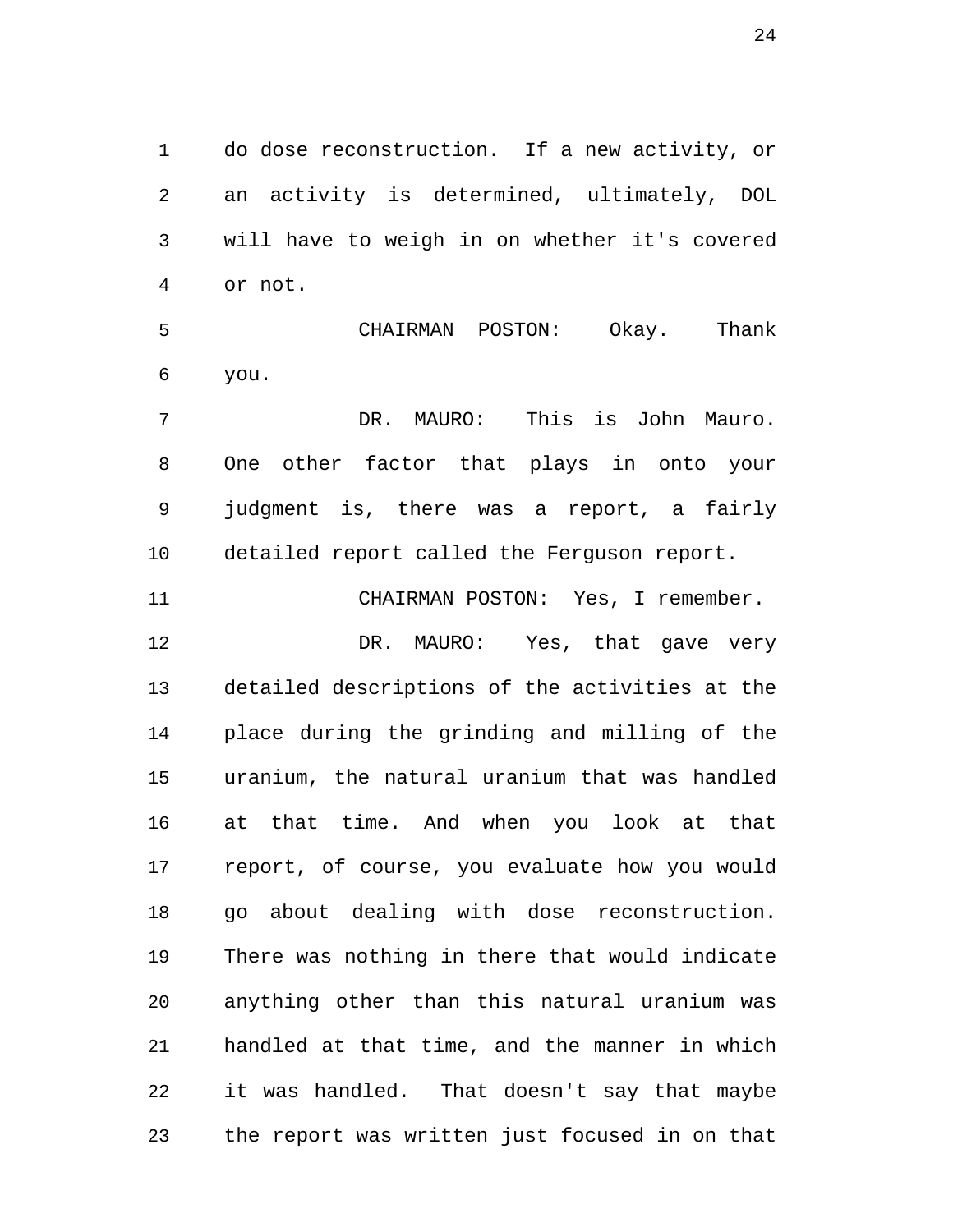1 particular activity, but it was extremely 2 detailed description of that time period, and 3 the activities that took place. That's 4 another piece of the puzzle that might help.

5 CHAIRMAN POSTON: Yes. And I 6 remember that, and to be personal about it for 7 a moment, it gave me a fair amount of 8 confidence that we knew what went on. But that 9 is a very detailed report, and we were lucky 10 to find it.

11 Well, where do we go from here, 12 folks? We seem to not be able to come down on 13 one side of the issue, or the other. And we 14 really can't bring anything to the Board 15 unless we have some sort of motion, I would 16 think. I don't know. Ted, is it possible for 17 us to go to the Board and say that, like we're 18 a jury, we're deadlocked?

19 MR. KATZ: I mean, you certainly 20 can report to Board whatever the outcome is, 21 so I guess it wouldn't be a bad idea to just 22 ask for a clear point of view from each of 23 your Board Members. But, in the end, and I'm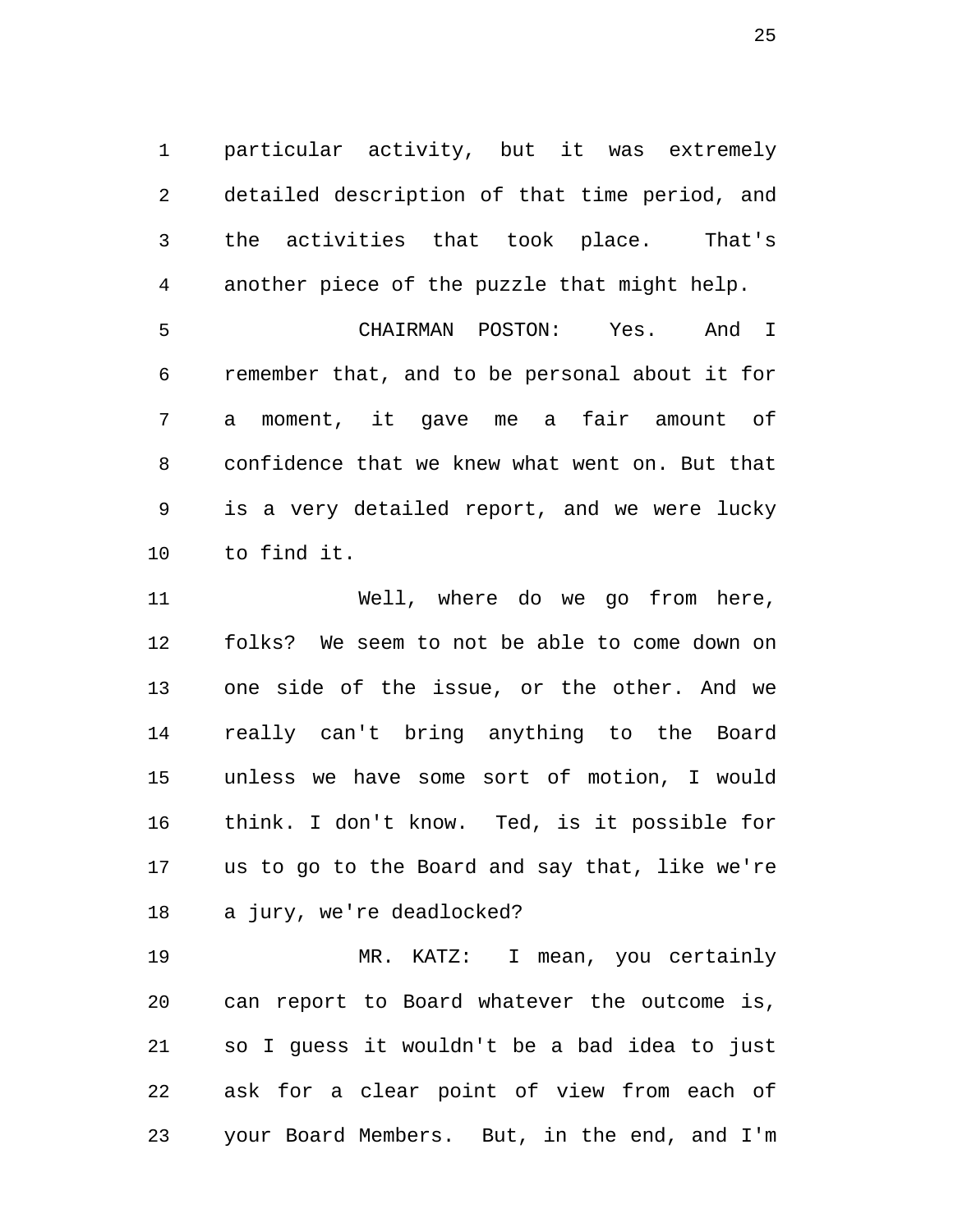1 not sure that it makes an enormous difference 2 one way or the other, because you'll report 3 out at this next Board meeting whatever those 4 results are, and the new -- I mean, the Board 5 wanted to hear about, in particular, about 6 these final efforts of DCAS to obtain 7 additional information, and you have that 8 information to report to the Board. I think 9 that's the most important. 10 CHAIRMAN POSTON: Okay. 11 MS. LIN: Dr. Poston, this is 12 Jenny with HHS. 13 CHAIRMAN POSTON: Yes, ma'am. 14 MS. LIN: I want to clarify our 15 earlier concern, that there is no motion on 16 the table for the Advisory Board to consider. 17 At the Niagra Falls meeting, there was a 18 motion to accept NIOSH's recommendations, 19 which is to deny adding an SEC Class, and that 20 resulted in a tie vote, so the motion failed. 21 And now there's no motions for the Board to 22 consider, so at the next meeting, or whichever 23 Advisory Board meeting, a new motion would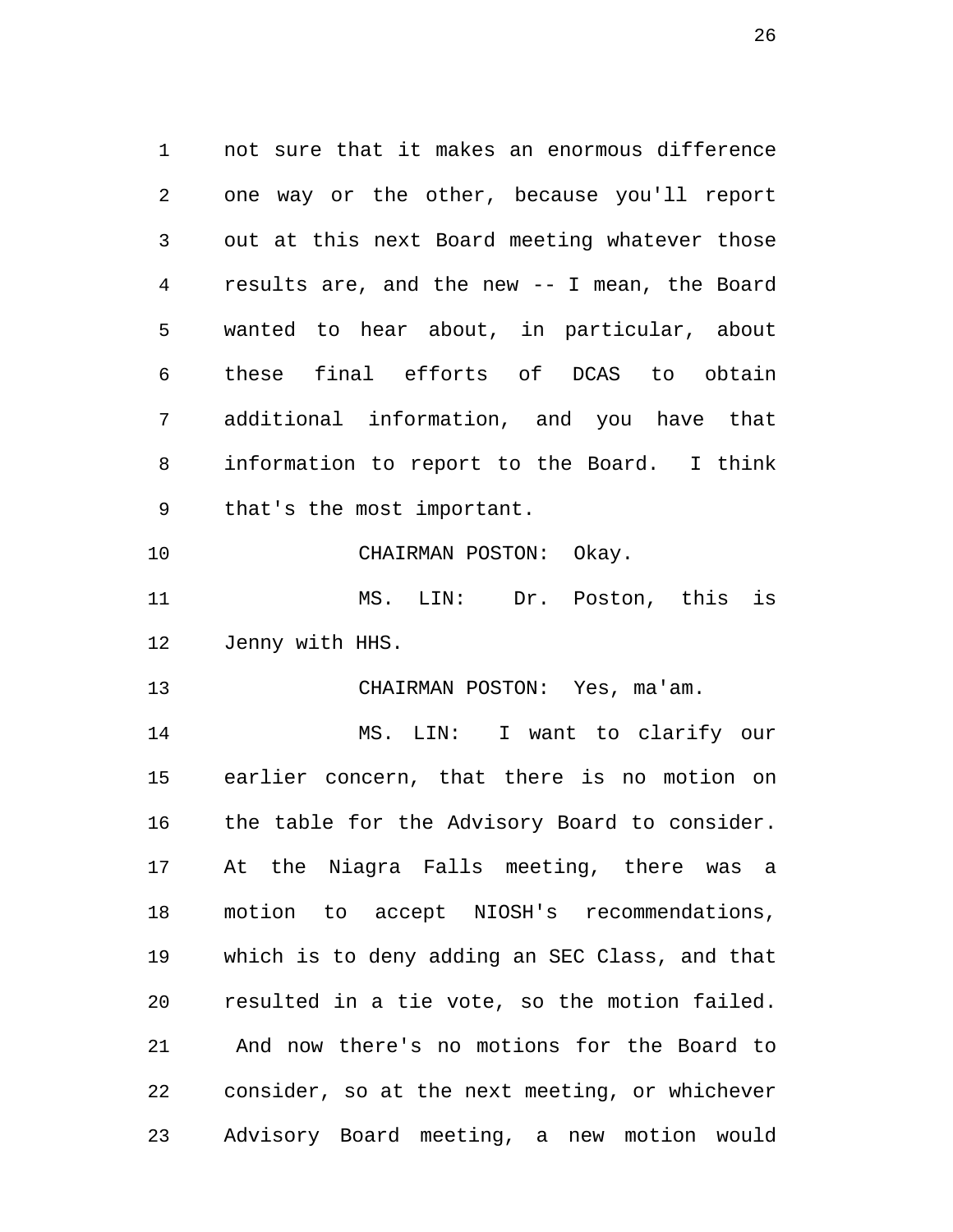1 have to be put forward.

2 CHAIRMAN POSTON: Okay. So, I 3 could at least report out to the Board that we 4 had this meeting, and what the situation is. 5 Is that correct? 6 MR. KATZ: Exactly. 7 CHAIRMAN POSTON: Yes, okay. Why 8 don't we try to at least understand each 9 other's positions, and maybe, Gen, would you 10 like to go first, ladies first on this, and 11 tell us what you think. And if we can -- 12 MEMBER ROESSLER: It's always nice 13 to be first. 14 (Laughter.) 15 MEMBER ROESSLER: Well, I haven't 16 changed my mind. The information that was 17 given to us today really makes me feel 18 stronger that that sample is not an issue in 19 this determination. And everything else that 20 we've discussed with regard to constructing 21 the dose that I feel that can be done in the 22 bounding and claimant-friendly way. And I 23 think there's so many things that I think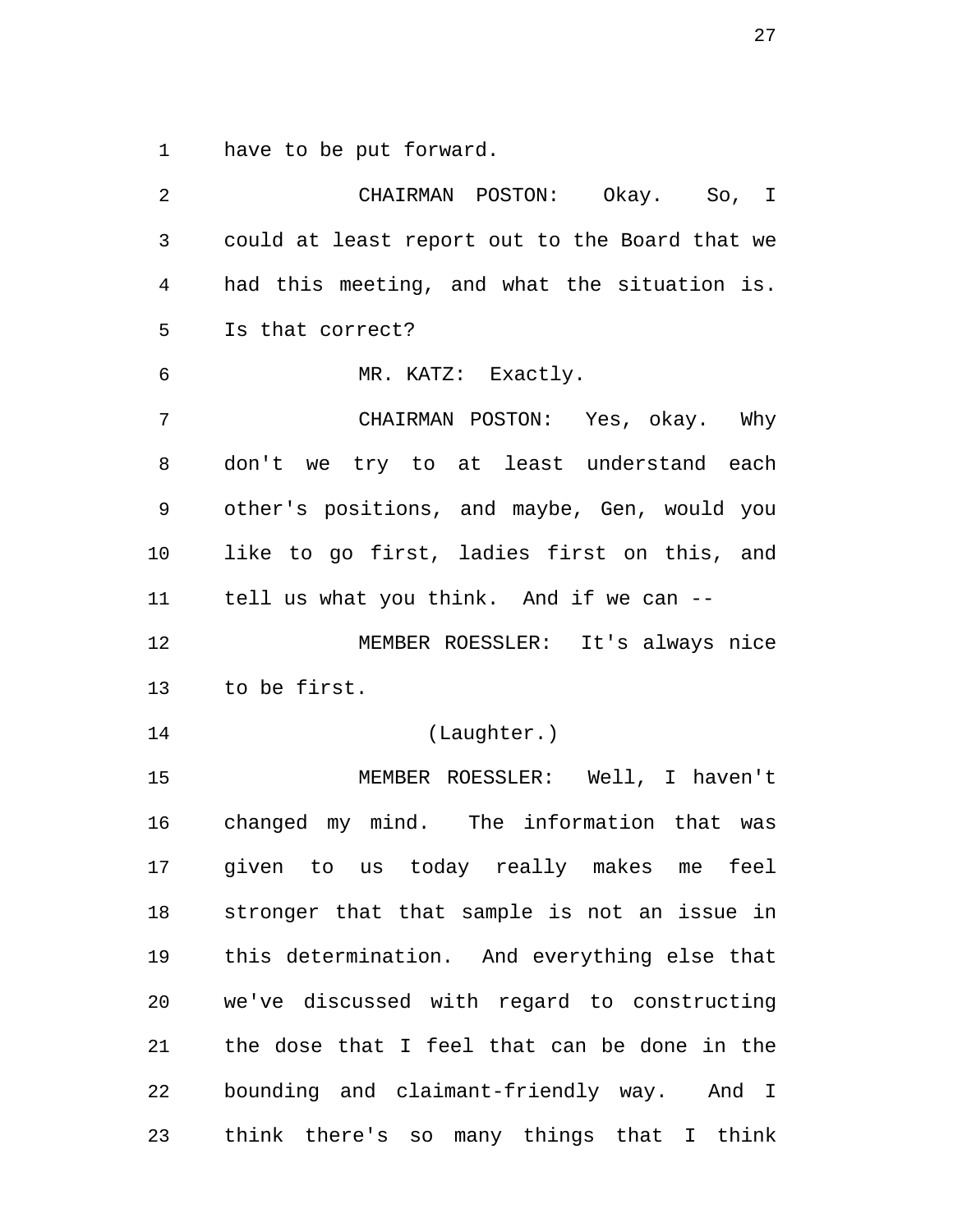1 perhaps, John, as Chair, you should summarize 2 when you go back to the Board, the strong 3 points, this very detailed Ferguson report, 4 the uranalysis, everything that gives strength 5 to our supporting the fact that dose 6 reconstruction can be done.

7 CHAIRMAN POSTON: Brad.

8 MEMBER CLAWSON: Well, you know, 9 I've already said my piece earlier. You know, 10 the whole thing is, and I understand. You 11 know, the question, you know, NIOSH can 12 reconstruct dose bounding. I just want to make 13 sure that we've uncovered everything that we 14 could, because we have -- this is a different 15 site. This is metal manufacturing -- but I 16 know that in the earlier years we used a lot 17 of these contractors to do a lot of different 18 things, and I just wanted to be able to -- if 19 discussed by the petitioners and so forth like 20 that, that we've done due diligence to be able 21 to exhaust resources, to be able to see what 22 we needed to be able to see, and prove that 23 there were no other operations. I feel that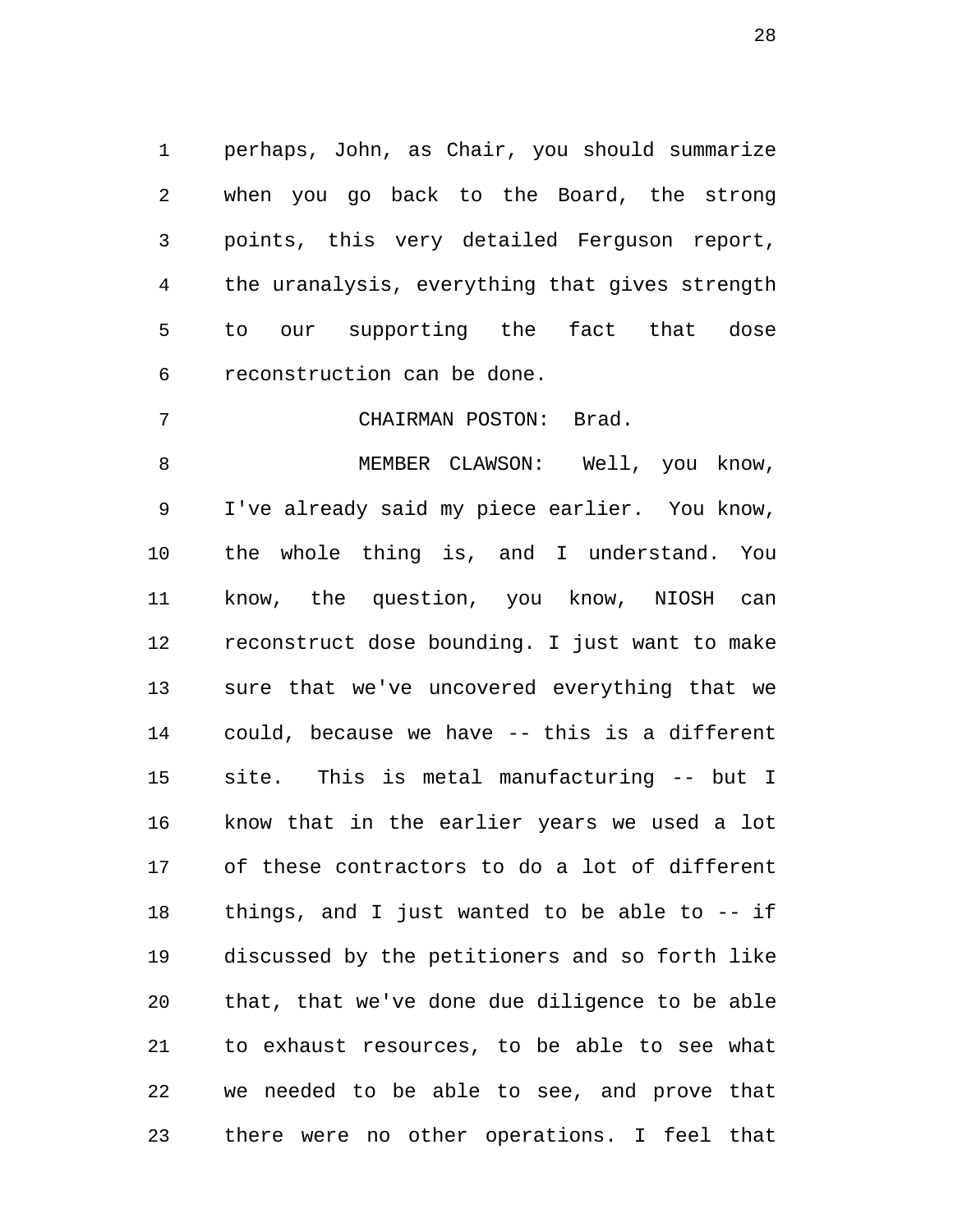1 we've gone to a pretty lengthy -- I think 2 we've gone quite a ways with this, so I just 3 want to make sure that we've done the best 4 that we can, and that we can go from there. 5 That's my most -- my biggest concern.

6 CHAIRMAN POSTON: Well, then I'm 7 going to ask you a personal question. Does 8 that mean that you would support NIOSH's 9 position?

10 MEMBER CLAWSON: Well, I've always 11 had a problem with a little bit of this, but I 12 have a heartache with -- in my interpretation 13 of what an SEC is and that is when we don't 14 have the data and so forth. And I think that 15 we, as NIOSH -- they bounded it, but that's 16 because there wasn't any information there. 17 And that's my heartache. I think that they've 18 done a good job and stuff like that, but that, 19 to me, is just a personal opinion with me.

20 CHAIRMAN POSTON: Do you think we 21 haven't done due diligence? I mean, I don't 22 know what due diligence is any more past what 23 we've done.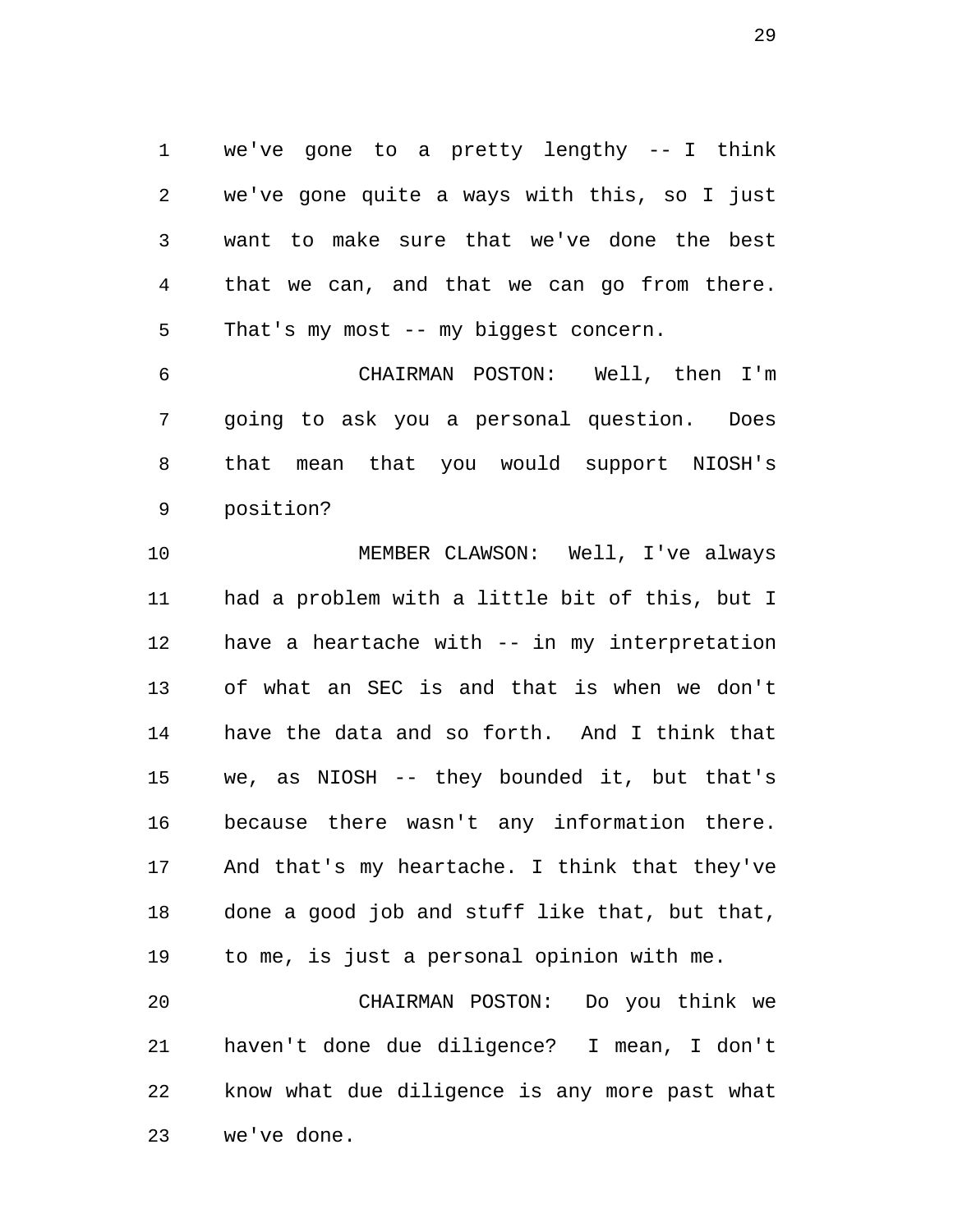1 MEMBER CLAWSON: Well, to look at 2 the information and so forth, yes. I feel 3 that we've exhausted about everything. Matter 4 of fact, I even helped with the Hanford boxes 5 of pulling Chapman Valve's information out of 6 those, and I don't think there's any more that 7 we can -- unless we had some kind of paperwork 8 or something else, I don't think there's much 9 more than we can really do. 10 CHAIRMAN POSTON: Okay. How about 11 you, Mike? 12 MEMBER GIBSON: Well, you know, I 13 think I voiced my concerns earlier, and I 14 still stand by those. And I will say, just 15 like Brad, I don't blame DCAS for their lack 16 of effort. I think they've done a good 17 search, but there, again, I mean, part of the 18 problem for this program is sloppy records, 19 and sometimes records that were destroyed or 20 absent. And I'm not suggesting that in this 21 case, or absence of records. So, has DCAS 22 tried? Yes. But I don't believe that that 23 means that something may not have went on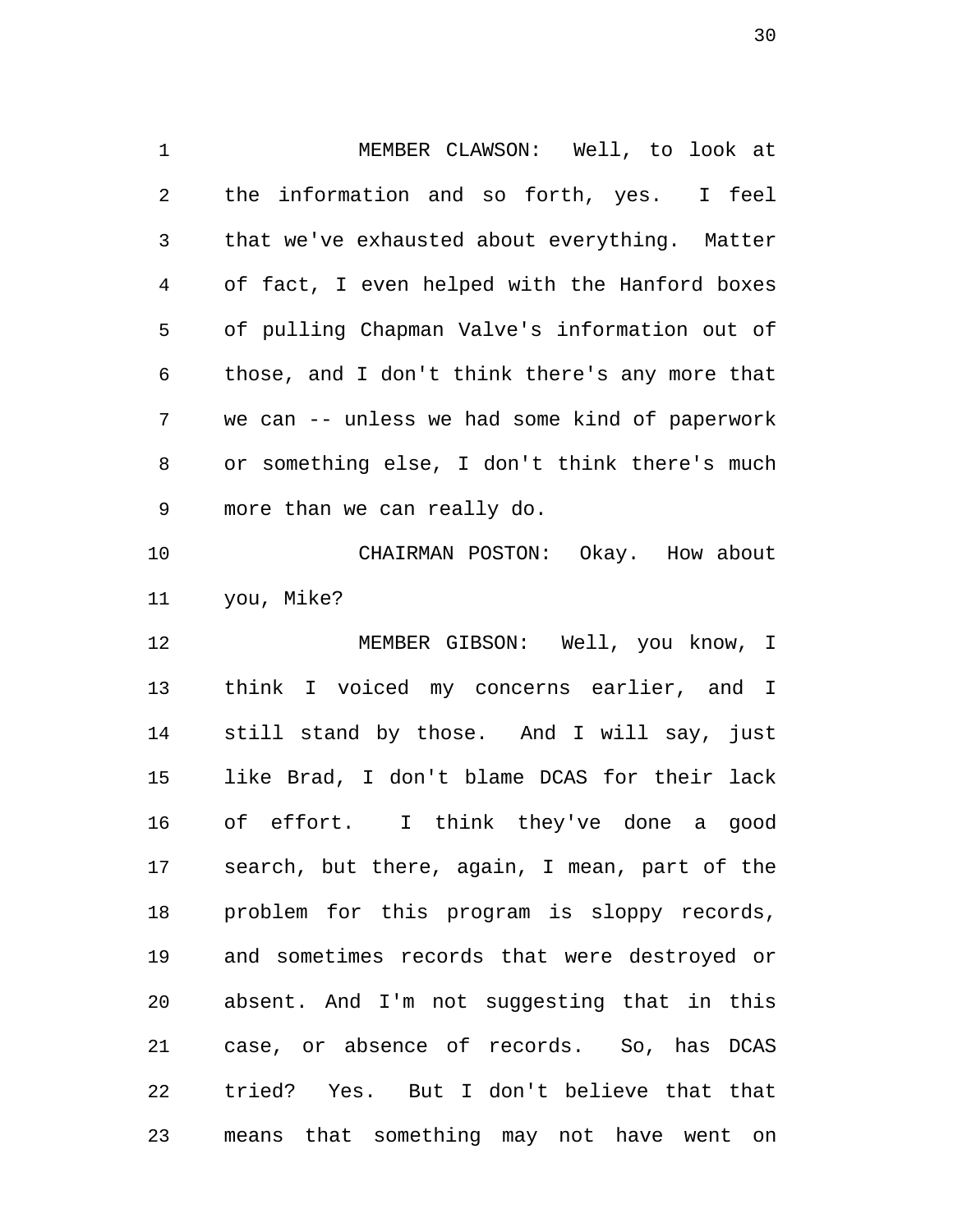1 there. And I'm just looking at it from the 2 side of the whole process through the years at 3 many sites. There was just sloppy processes, 4 sloppy records, and in some cases contractors 5 that didn't document things. So, I just don't 6 know that it's -- I'm just not completely 7 satisfied no.

8 CHAIRMAN POSTON: Okay. Well, I 9 have to -- I'm not trying to be a snob here, 10 but I've been at this a long time, and I have 11 to look at it as a scientist. And in almost 12 everything people do, chemists, physicists, it 13 makes no difference, bounding techniques are 14 something that's used widely to understand, or 15 try to understand particular situations. And 16 the way that NIOSH is -- I mean, let me remind 17 you that the external dose is not a question, 18 because we have the film badges, so it's never 19 been a question. The two questions have been 20 can they bound the internal dose, and what 21 about this one sample? So, I have to look at 22 it sort of as a scientist and say I believe 23 that the approach that NIOSH is using sets an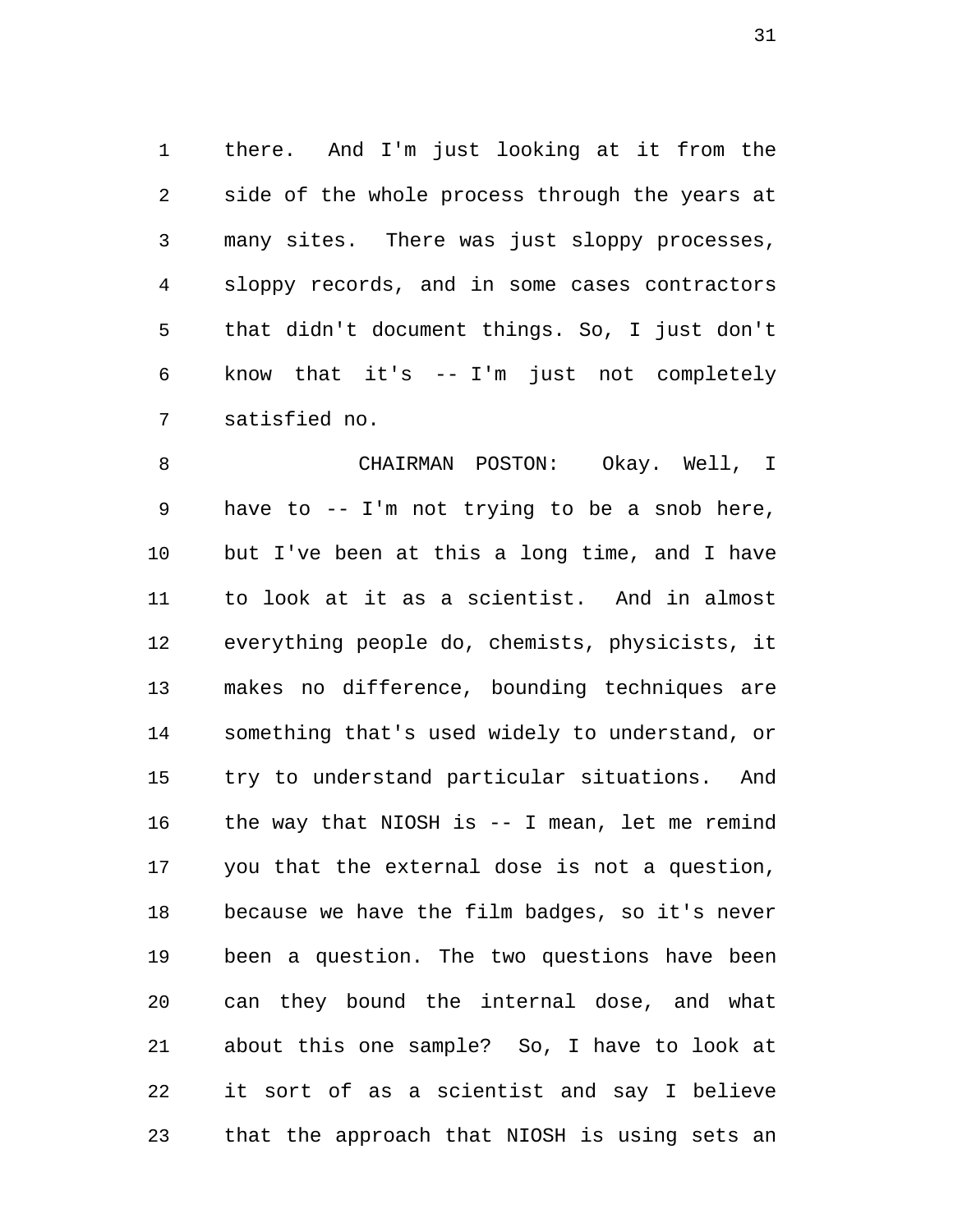1 upper bound, a very high upper bound, 2 actually, for the potential exposures of the 3 workers, the internal exposure. And the 4 position that I believe is appropriate to take 5 is, if the Probability of Causation under 6 those conditions is less than 50 percent, 7 there's, essentially, no piece of record, or 8 anything that we might turn up that's going to 9 put it above 50 percent. I believe that NIOSH 10 has done due diligence. I believe we've done 11 due diligence in terms of trying to wrestle 12 with this problem. I don't know what else to 13 say. 14 MEMBER GIBSON: John, this is 15 Mike. Could I respond to that? 16 CHAIRMAN POSTON: Sure. Of 17 course. 18 MEMBER GIBSON: And I think that 19 was the wisdom, when they put this

20 compensation program together, is the 21 legislation called for the Board to be made up 22 of scientists, health physicists, and workers. 23 So, I'd like to give my perspective as a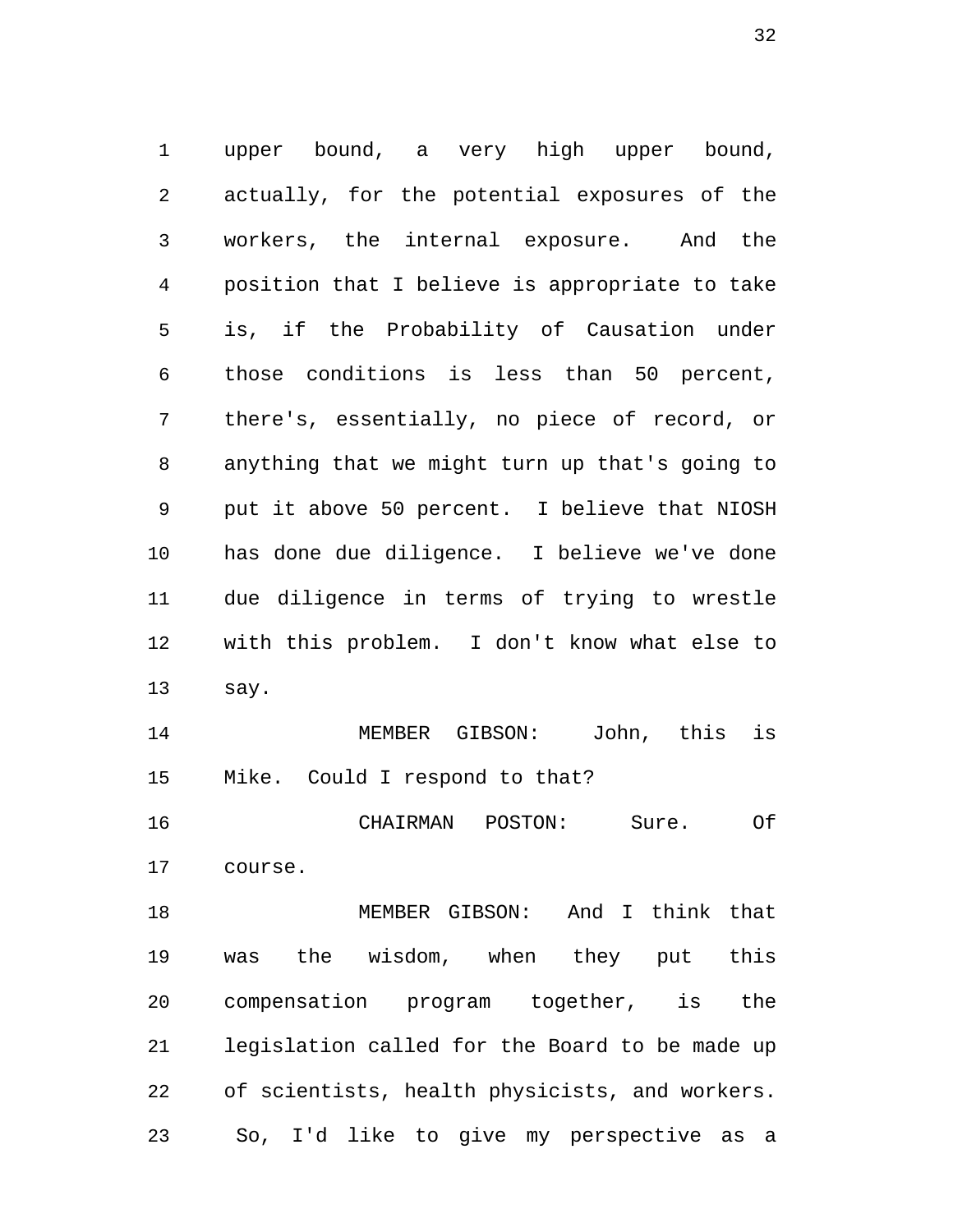1 worker.

2 I understand your opinion is based 3 on your science background, and I believe it's 4 valid, or a lot of studies, maybe morbidity 5 studies, and mortality studies, things like 6 that, but this is a compensation program. And 7 I look at it as a worker that's been at a 8 site, and there were incidents that went on 9 these sites that were not documented. And 10 that leaves workers out there that may have 11 been exposed, may have harmful health effects, 12 and just because there is no bioassay data, 13 just because perhaps the incident was not 14 recorded in history, doesn't mean that there's 15 not people out there that are still suffering 16 with cancers and things. And I just, for the 17 type of Board we are, and the type of program, 18 I just -- I don't think we can just completely 19 rest on scientific data.

20 I think that's why the Board was 21 set up like this, so that people from various 22 backgrounds can state their -- can have their 23 beliefs of what went on. And we can't just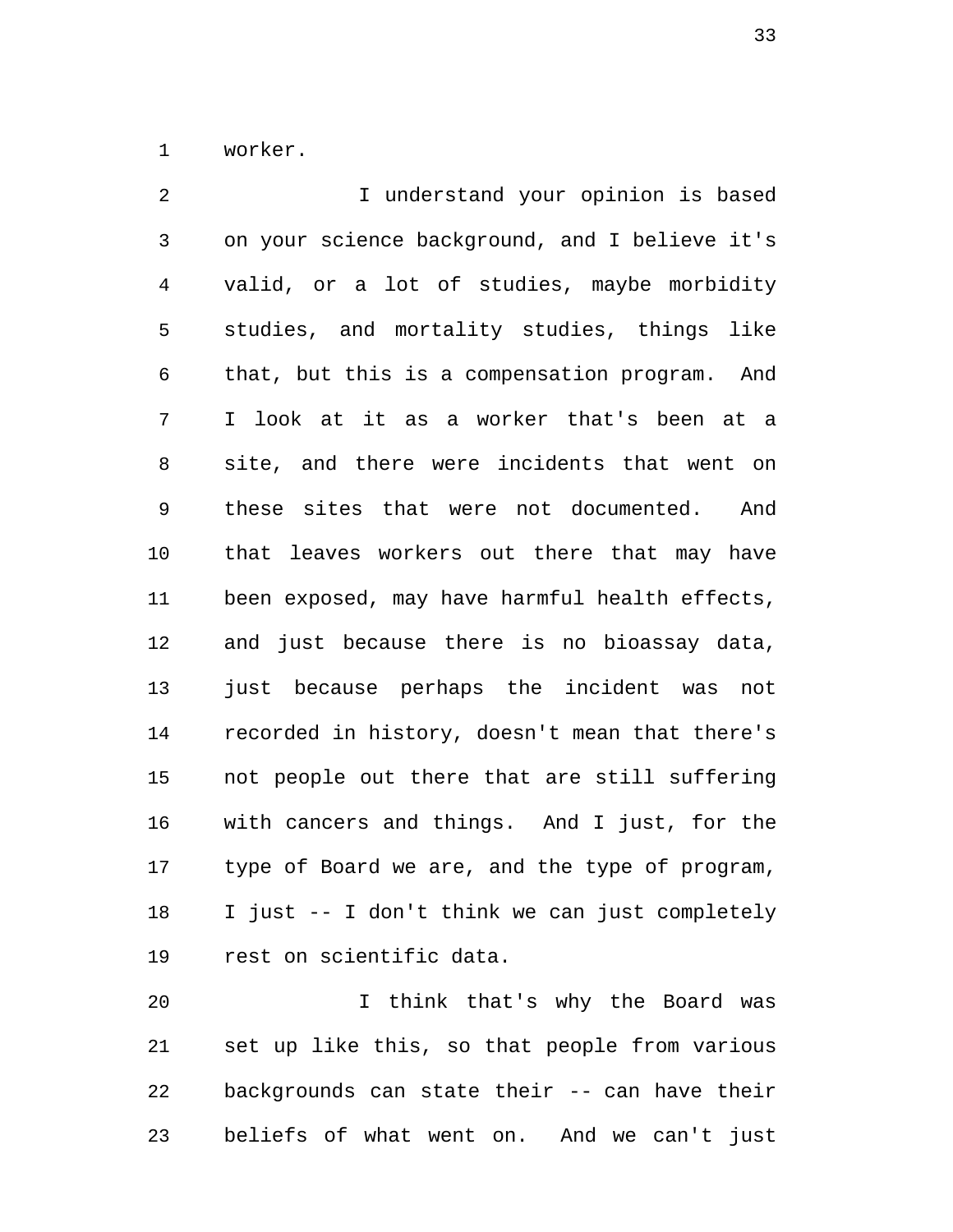1 always fall back on science, in my opinion.

2 MEMBER ROESSLER: John, I'd like 3 to make a comment.

4 CHAIRMAN POSTON: Go right ahead. 5 MEMBER ROESSLER: This is Gen. I 6 guess this happens a lot during our 7 discussions, but -- and this is really in 8 response to Mike. I understand what you're 9 saying, but the way I feel about this is, the 10 legislation was set the way it was. The 11 legislation set it up so that science could be 12 used, and I think that's what those of us who 13 are scientists are doing. And I would hope 14 that everybody on the Board would look at it 15 in the same way.

16 And I also think that, it really 17 disturbs me when you talk in a very general 18 way about a lot of sites, and there were 19 sloppy records. And I think that's true in 20 some cases, but in this particular case, we 21 need to talk about Chapman Valve, what 22 happened there, and what records are 23 available. And, actually, I'm impressed with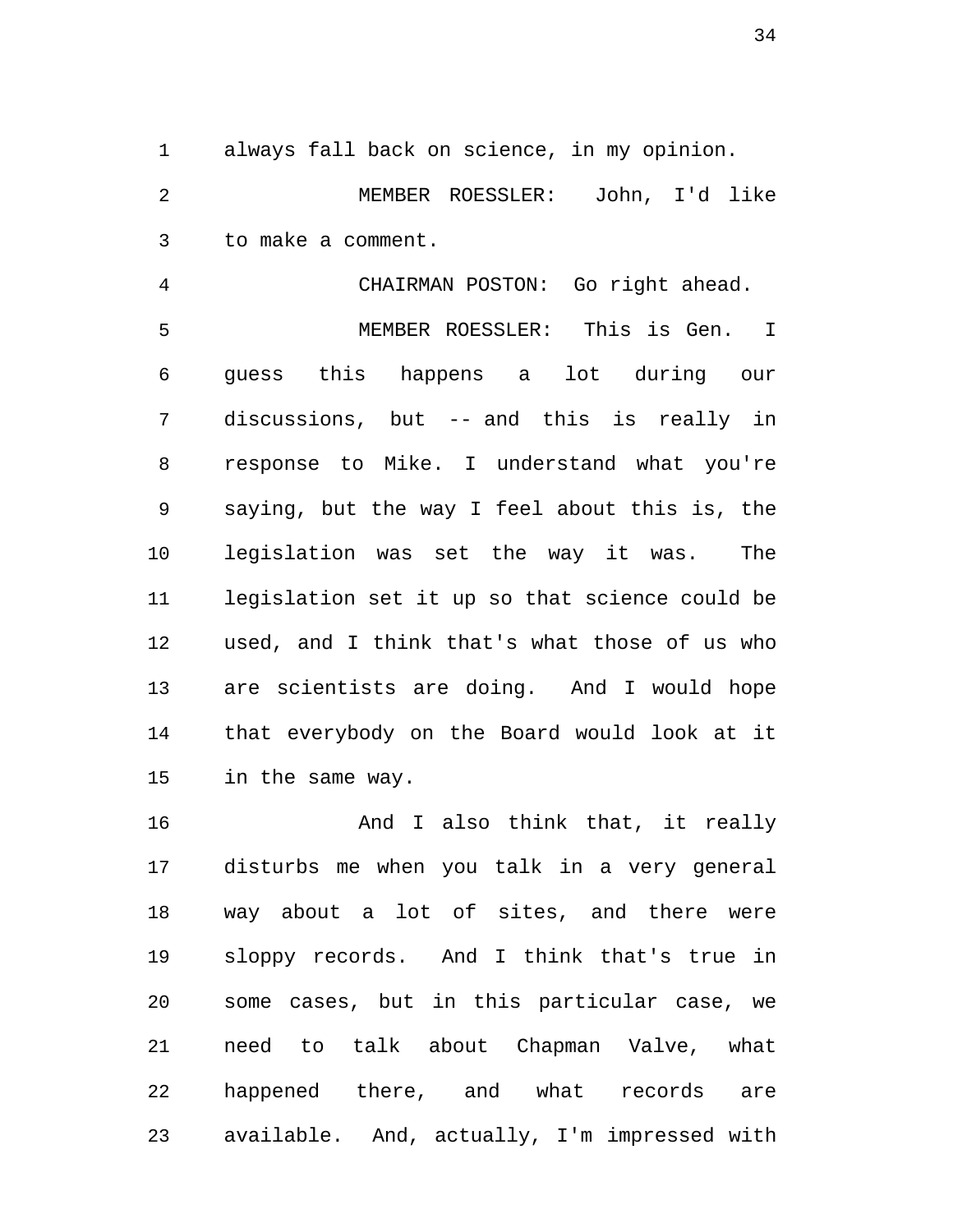1 the amount of data that was available, that is 2 available for doing dose reconstruction. I'm 3 impressed with -- that one report said that 4 the -- to me, it says there was good 5 management, there was good records for the 6 time. So, I think we need to concentrate on 7 the particular site that we're evaluating 8 here, and not use generalities about what 9 might have happened at other sites and apply 10 them here.

11 CHAIRMAN POSTON: Well, Mike, I 12 respect your opinion. I wasn't, in any way, 13 trying to put you down, or so forth. I was 14 simply trying to state my piece in the record, 15 or my opinion in the record, as you did. And 16 I just want you to understand that that wasn't 17 a personal attack of any sort. It's just 18 stating my opinion, as I saw the facts of this 19 case.

20 MEMBER GIBSON: John, this is 21 Mike.

22 CHAIRMAN POSTON: What's the -- 23 what are the wishes of the Working Group?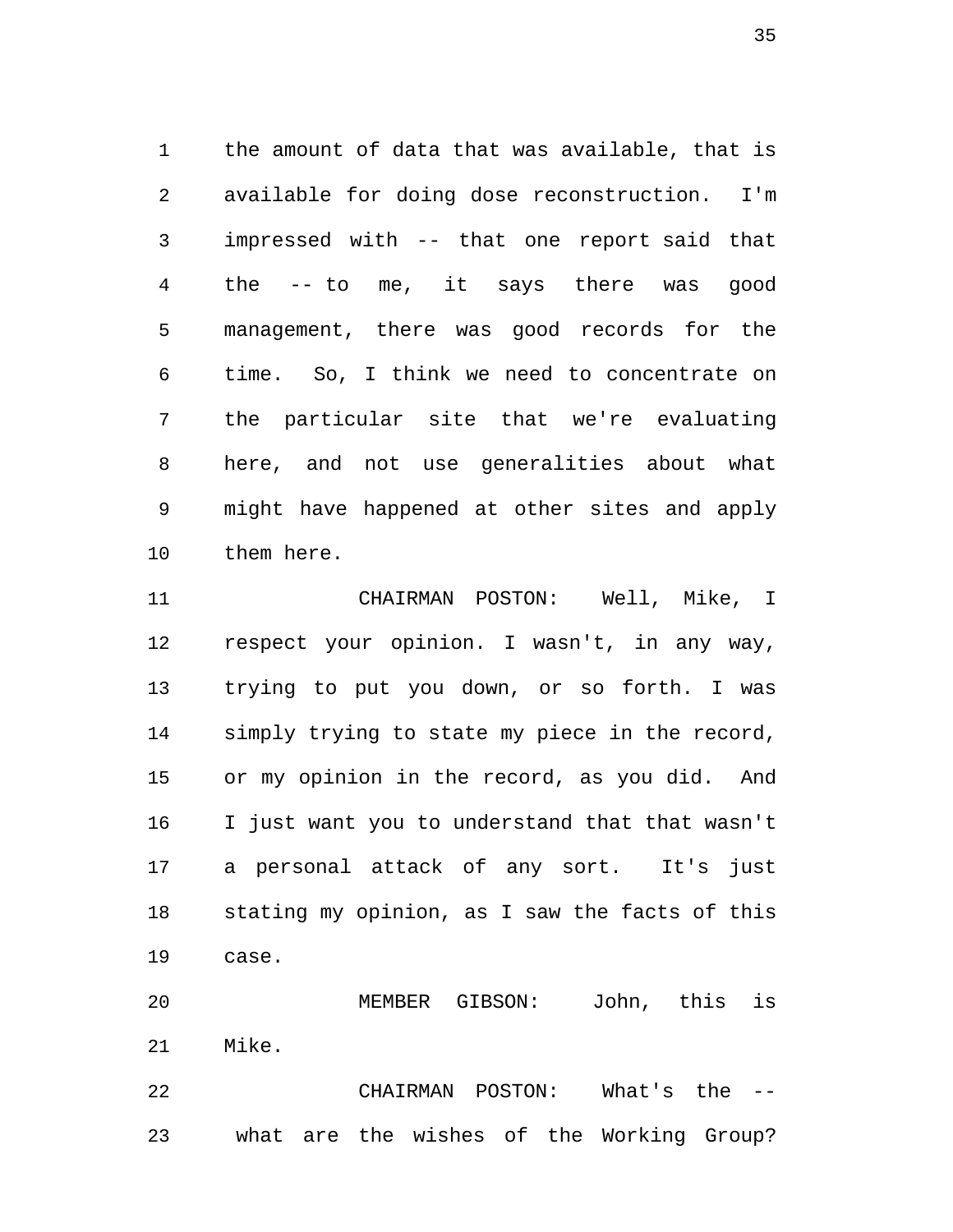1 Shall we report back to this discussion, and 2 tell them that we're sort of deadlocked? I 3 don't see any way to resolve this. I think 4 Gen, I am speaking for her, Gen, you can 5 correct me. I think Gen and I believe that 6 doses can be reconstructed. And, therefore, 7 the SEC should be denied. I think Brad and 8 Mike think that because of some factors that 9 are perhaps unknown, that we should grant an 10 SEC. So, is that a fair summary of the 11 situation?

12 MEMBER CLAWSON: This is Brad. 13 Yes, that would be a fair summary of it.

14 MEMBER ROESSLER: This is Gen. 15 Yes, I believe doses can be reconstructed, and 16 following the legislation.

17 MEMBER GIBSON: This is Mike. I 18 think you've summed it up fairly, John. And I 19 just want to add for the record, I wasn't 20 taking it as you were attacking my opinion, or 21 anything else. I merely wanted to get my 22 opinion on the record, just as you did. So, I 23 didn't take any offense at all.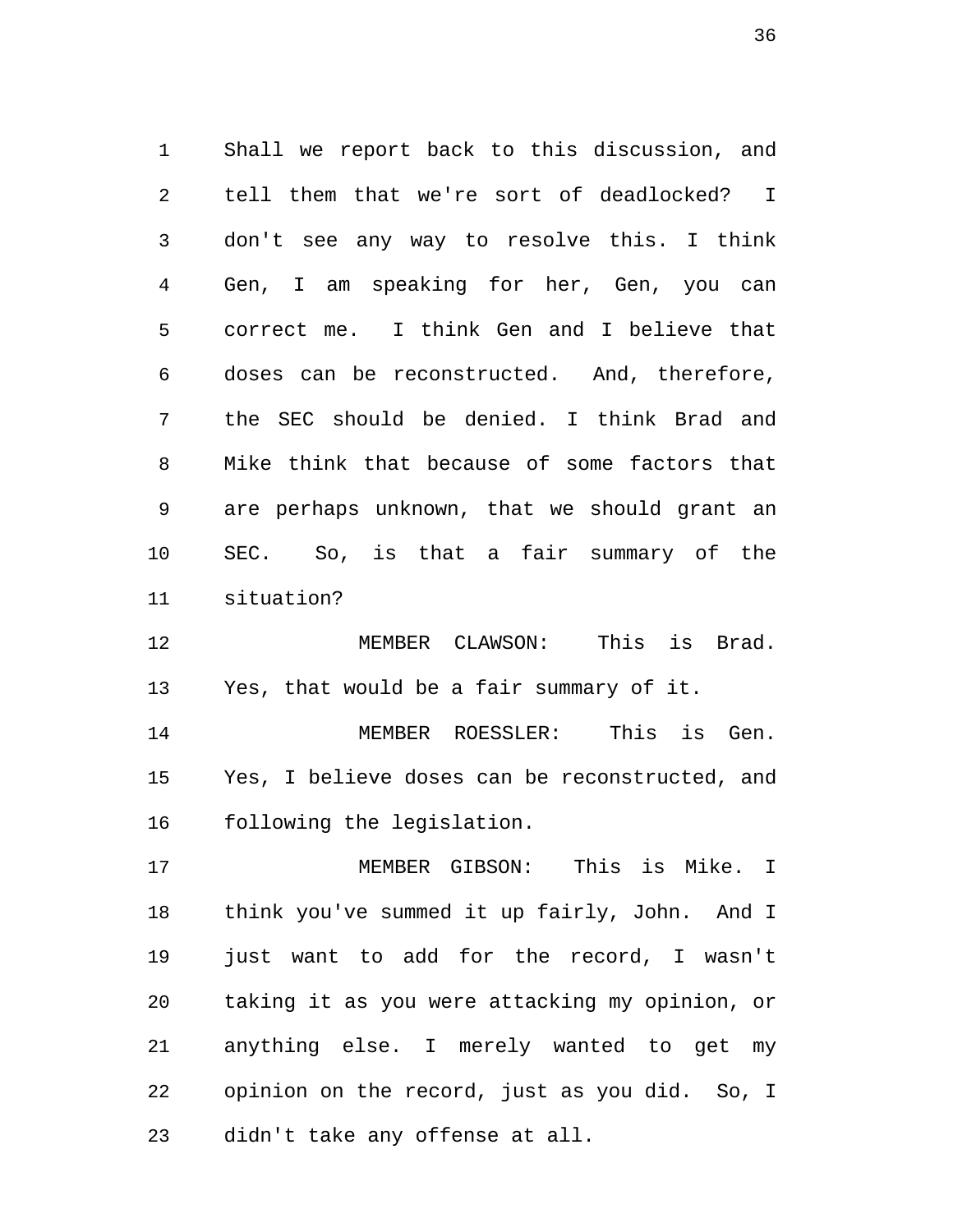1 CHAIRMAN POSTON: Thank you for 2 that. Okay. Is there any other business that 3 we need to discuss? My marching orders are to 4 try to summarize this discussion. As Gen 5 indicated, I should summarize the work that 6 NIOSH has been doing in the data capture 7 attempts since the last time this was 8 discussed, and then indicate to the Board 9 that, basically, we haven't been able to 10 arrive at a conclusion that we can bring to 11 them. Is that it?

12 MR. KATZ: Yes. John, and I think 13 we can summarize the different point of views 14 specifically. I think that will be helpful to 15 the rest of the Board.

16 CHAIRMAN POSTON: Okay. I can -- I 17 think I can do that. Anything else that we 18 need to discuss before we adjourn? Well 19 hearing nothing, then I thank everybody for 20 their participation, and look forward to 21 seeing you in Augusta pretty soon.

22 MEMBER CLAWSON: Enjoy the 23 sunshine. I hope you get home safe, Gen.